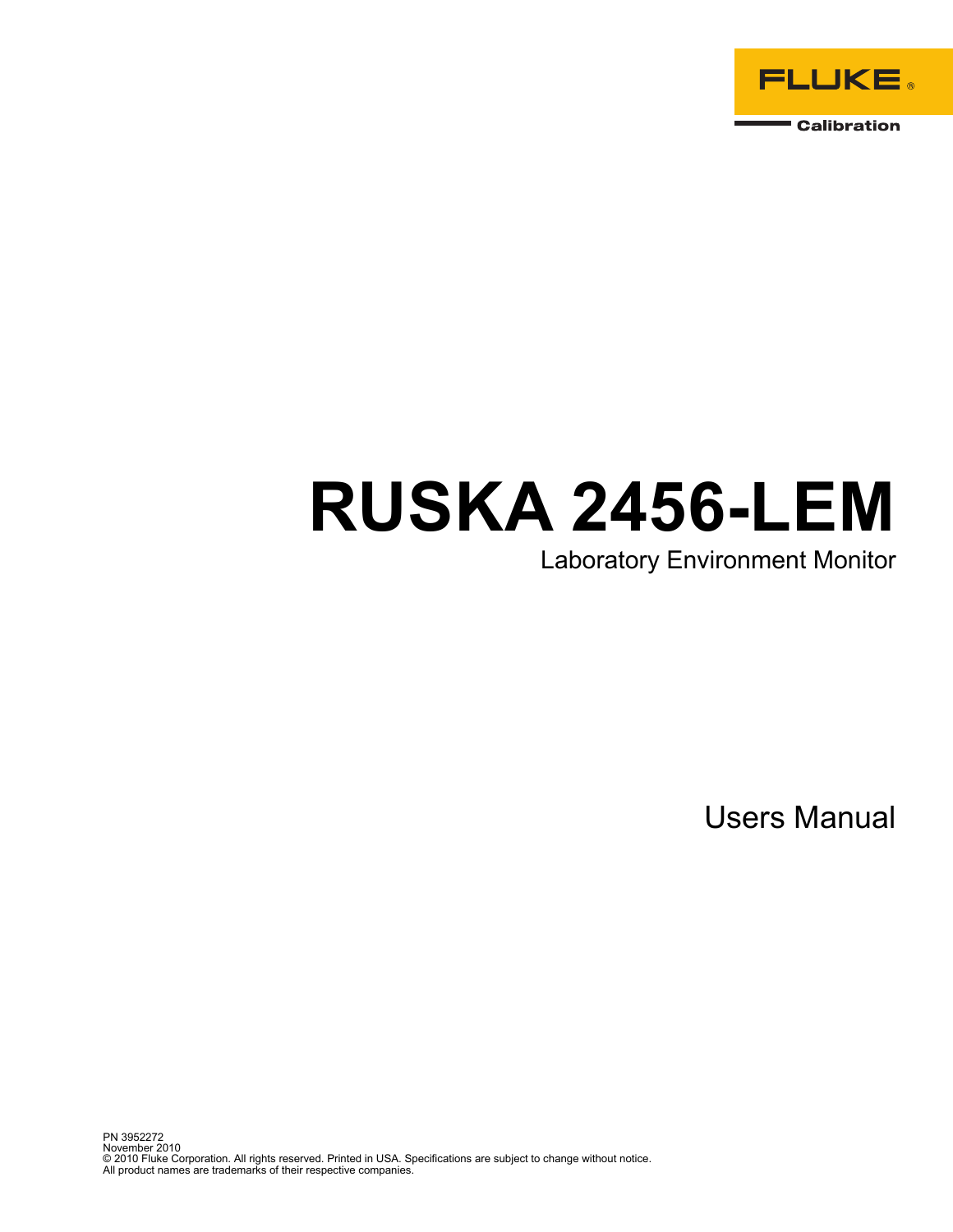#### **LIMITED WARRANTY AND LIMITATION OF LIABILITY**

Each Fluke product is warranted to be free from defects in material and workmanship under normal use and service. The warranty period is one year and begins on the date of shipment. Parts, product repairs, and services are warranted for 90 days. This warranty extends only to the original buyer or end-user customer of a Fluke authorized reseller, and does not apply to fuses, disposable batteries, or to any product which, in Fluke's opinion, has been misused, altered, neglected, contaminated, or damaged by accident or abnormal conditions of operation or handling. Fluke warrants that software will operate substantially in accordance with its functional specifications for 90 days and that it has been properly recorded on non-defective media. Fluke does not warrant that software will be error free or operate without interruption.

Fluke authorized resellers shall extend this warranty on new and unused products to end-user customers only but have no authority to extend a greater or different warranty on behalf of Fluke. Warranty support is available only if product is purchased through a Fluke authorized sales outlet or Buyer has paid the applicable international price. Fluke reserves the right to invoice Buyer for importation costs of repair/replacement parts when product purchased in one country is submitted for repair in another country.

Fluke's warranty obligation is limited, at Fluke's option, to refund of the purchase price, free of charge repair, or replacement of a defective product which is returned to a Fluke authorized service center within the warranty period.

To obtain warranty service, contact your nearest Fluke authorized service center to obtain return authorization information, then send the product to that service center, with a description of the difficulty, postage and insurance prepaid (FOB Destination). Fluke assumes no risk for damage in transit. Following warranty repair, the product will be returned to Buyer, transportation prepaid (FOB Destination). If Fluke determines that failure was caused by neglect, misuse, contamination, alteration, accident, or abnormal condition of operation or handling, including overvoltage failures caused by use outside the product's specified rating, or normal wear and tear of mechanical components, Fluke will provide an estimate of repair costs and obtain authorization before commencing the work. Following repair, the product will be returned to the Buyer transportation prepaid and the Buyer will be billed for the repair and return transportation charges (FOB Shipping Point).

THIS WARRANTY IS BUYER'S SOLE AND EXCLUSIVE REMEDY AND IS IN LIEU OF ALL OTHER WARRANTIES, EXPRESS OR IMPLIED, INCLUDING BUT NOT LIMITED TO ANY IMPLIED WARRANTY OF MERCHANTABILITY OR FITNESS FOR A PARTICULAR PURPOSE. FLUKE SHALL NOT BE LIABLE FOR ANY SPECIAL, INDIRECT, INCIDENTAL, OR CONSEQUENTIAL DAMAGES OR LOSSES, INCLUDING LOSS OF DATA, ARISING FROM ANY CAUSE OR THEORY.

Since some countries or states do not allow limitation of the term of an implied warranty, or exclusion or limitation of incidental or consequential damages, the limitations and exclusions of this warranty may not apply to every buyer. If any provision of this Warranty is held invalid or unenforceable by a court or other decision-maker of competent jurisdiction, such holding will not affect the validity or enforceability of any other provision.

> Fluke Corporation P.O. Box 9090 Everett, WA 98206-9090 U.S.A.

Fluke Europe B.V. P.O. Box 1186 5602 BD Eindhoven The Netherlands

11/99

To register your product online, vis[it register.fluke.com](http://register.fluke.com)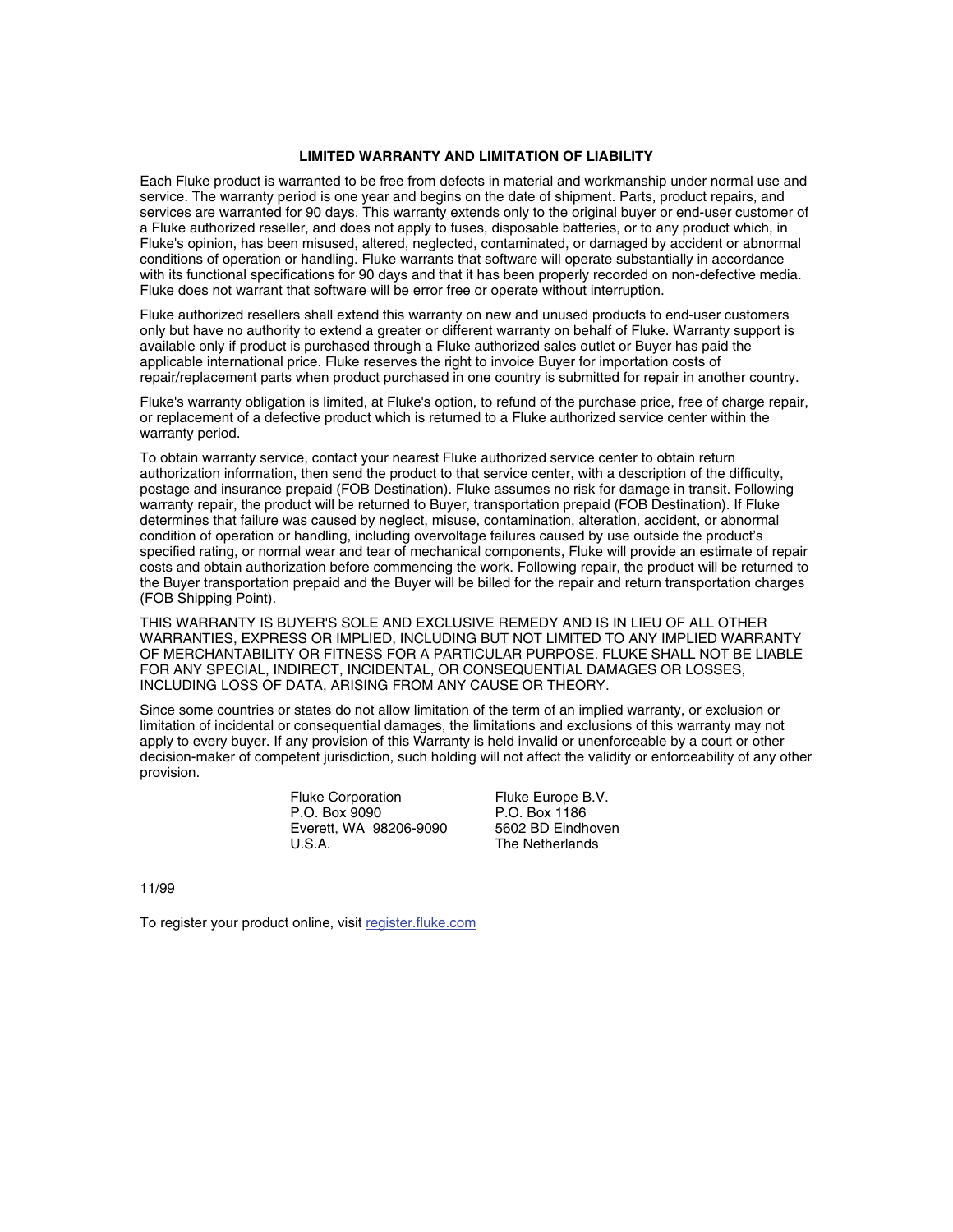## **Table of Contents**

| Chapter      | <b>Title</b> | Page    |
|--------------|--------------|---------|
| 1            |              | 1-1     |
|              |              | $1 - 1$ |
|              |              |         |
|              |              |         |
|              |              |         |
|              |              |         |
|              |              | $1 - 2$ |
|              |              | $1 - 3$ |
|              |              | $1 - 3$ |
|              |              | $1 - 3$ |
|              |              |         |
| $\mathbf{2}$ |              |         |
|              |              |         |
|              |              |         |
|              |              |         |
|              |              |         |
|              |              |         |
|              |              |         |
|              |              |         |
|              |              |         |
|              |              |         |
|              |              |         |
|              |              |         |
|              |              |         |
|              |              |         |
|              |              |         |
|              |              |         |
|              |              |         |
|              |              |         |
|              |              |         |
|              |              |         |
|              |              |         |
|              |              |         |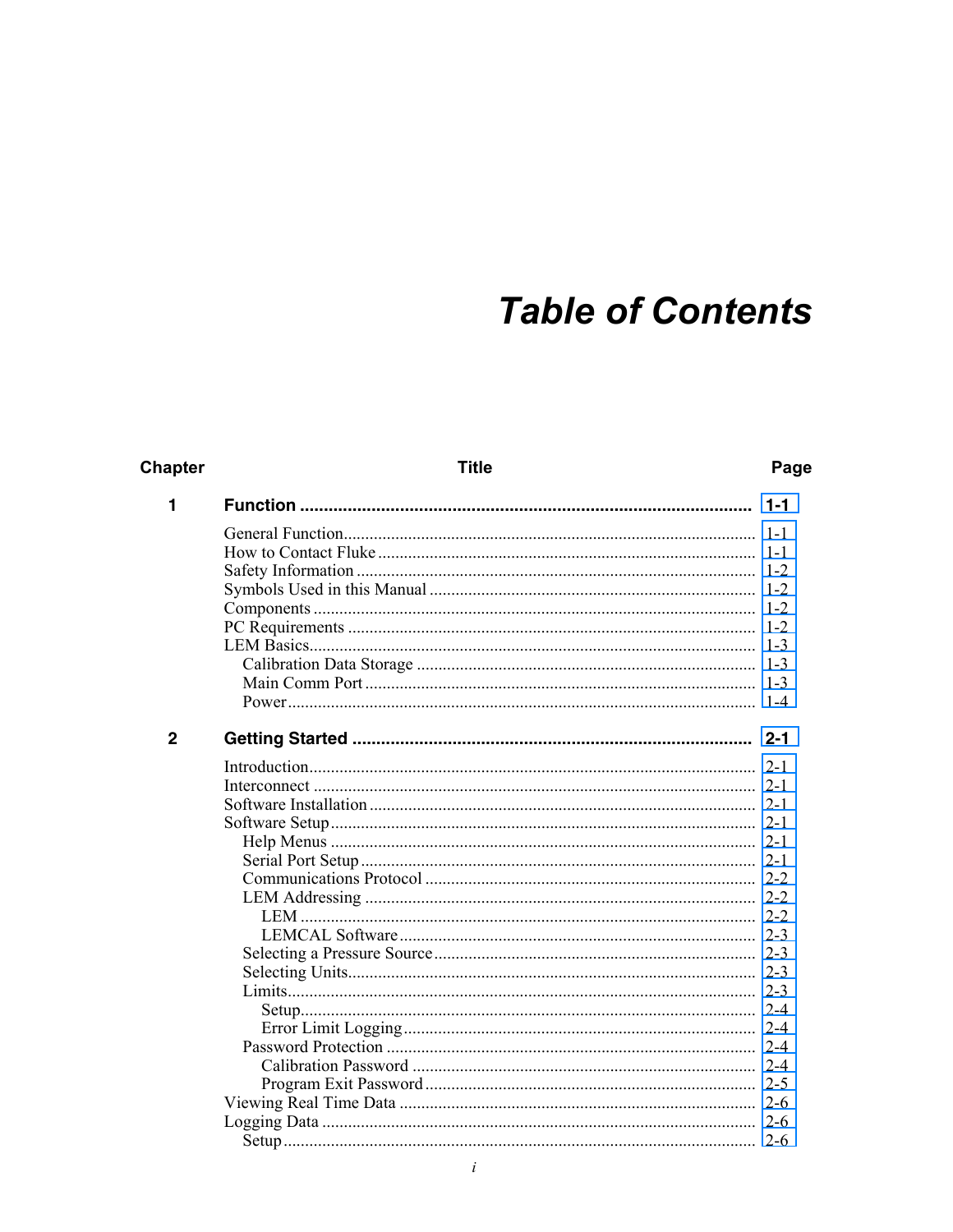| 3 |                                                                |         |
|---|----------------------------------------------------------------|---------|
|   |                                                                |         |
|   |                                                                |         |
|   |                                                                |         |
| 4 |                                                                |         |
|   |                                                                |         |
|   |                                                                |         |
|   |                                                                |         |
|   |                                                                |         |
|   |                                                                |         |
|   |                                                                |         |
|   |                                                                |         |
|   |                                                                |         |
|   |                                                                |         |
|   |                                                                |         |
|   |                                                                |         |
|   | Connecting the RUSKA 6220 to the LEM Pressure Serial Port  4-3 |         |
|   |                                                                |         |
|   |                                                                |         |
|   |                                                                |         |
|   |                                                                |         |
|   |                                                                |         |
|   |                                                                |         |
| 5 |                                                                |         |
|   |                                                                |         |
|   |                                                                |         |
|   |                                                                |         |
|   |                                                                |         |
|   |                                                                | $5-1$   |
|   |                                                                | $5-2$   |
|   |                                                                |         |
| 6 |                                                                | $6 - 1$ |
|   |                                                                |         |
|   |                                                                |         |
|   |                                                                |         |
|   |                                                                |         |
| 7 |                                                                |         |
|   |                                                                |         |
|   |                                                                |         |
| 8 |                                                                | $8 - 1$ |
|   |                                                                |         |
| 9 |                                                                | $9 - 1$ |
|   |                                                                |         |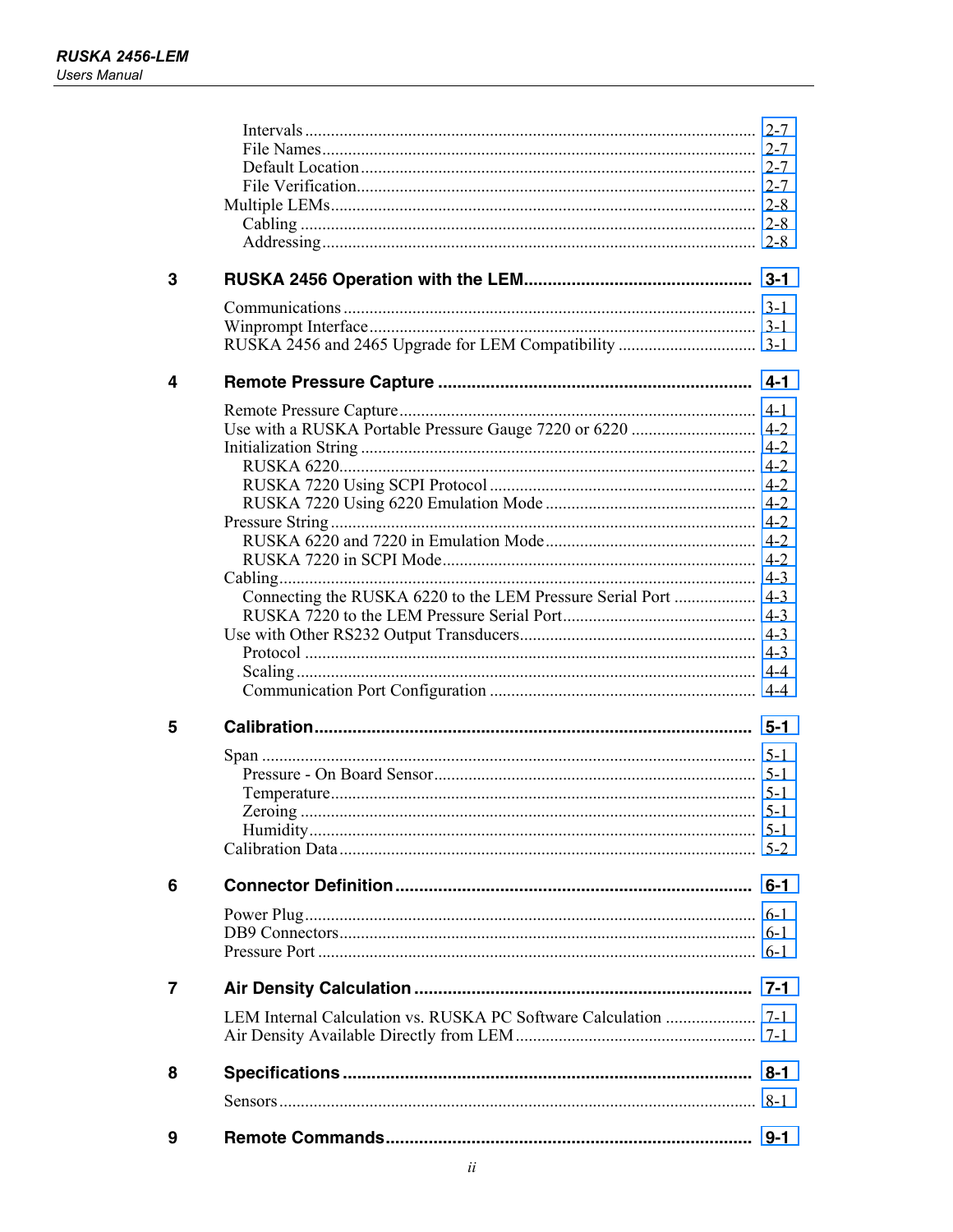| $9 - 1$ |
|---------|
|         |
|         |
|         |
|         |
|         |
|         |
|         |
| $9 - 3$ |
| $9 - 3$ |
| $9-4$   |
| $9-4$   |
| $9 - 4$ |
|         |
|         |
|         |
| $9 - 5$ |
| $9 - 5$ |
| $9 - 5$ |
| $9-6$   |
|         |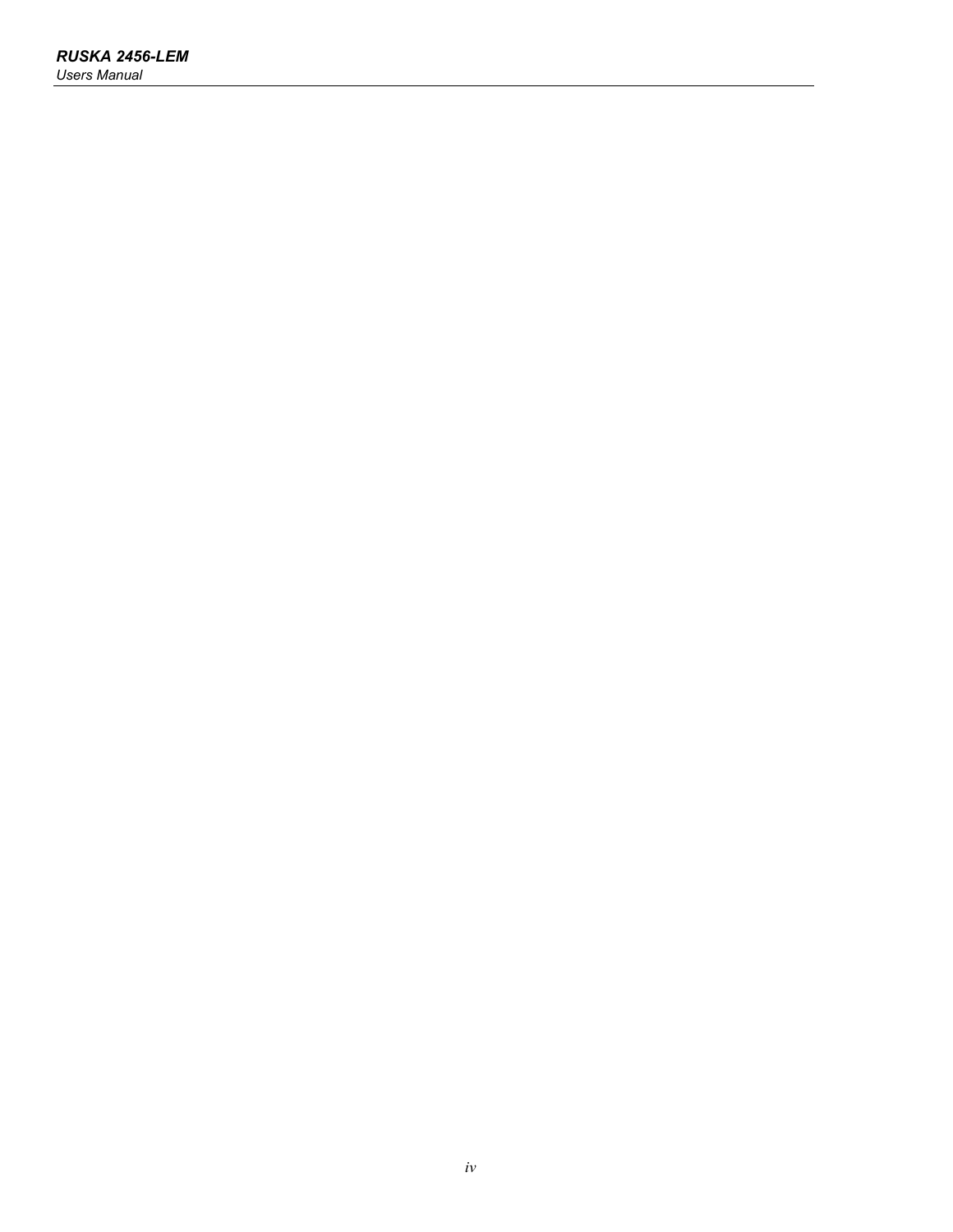## **List of Tables**

### **Table**

### **Title**

### Page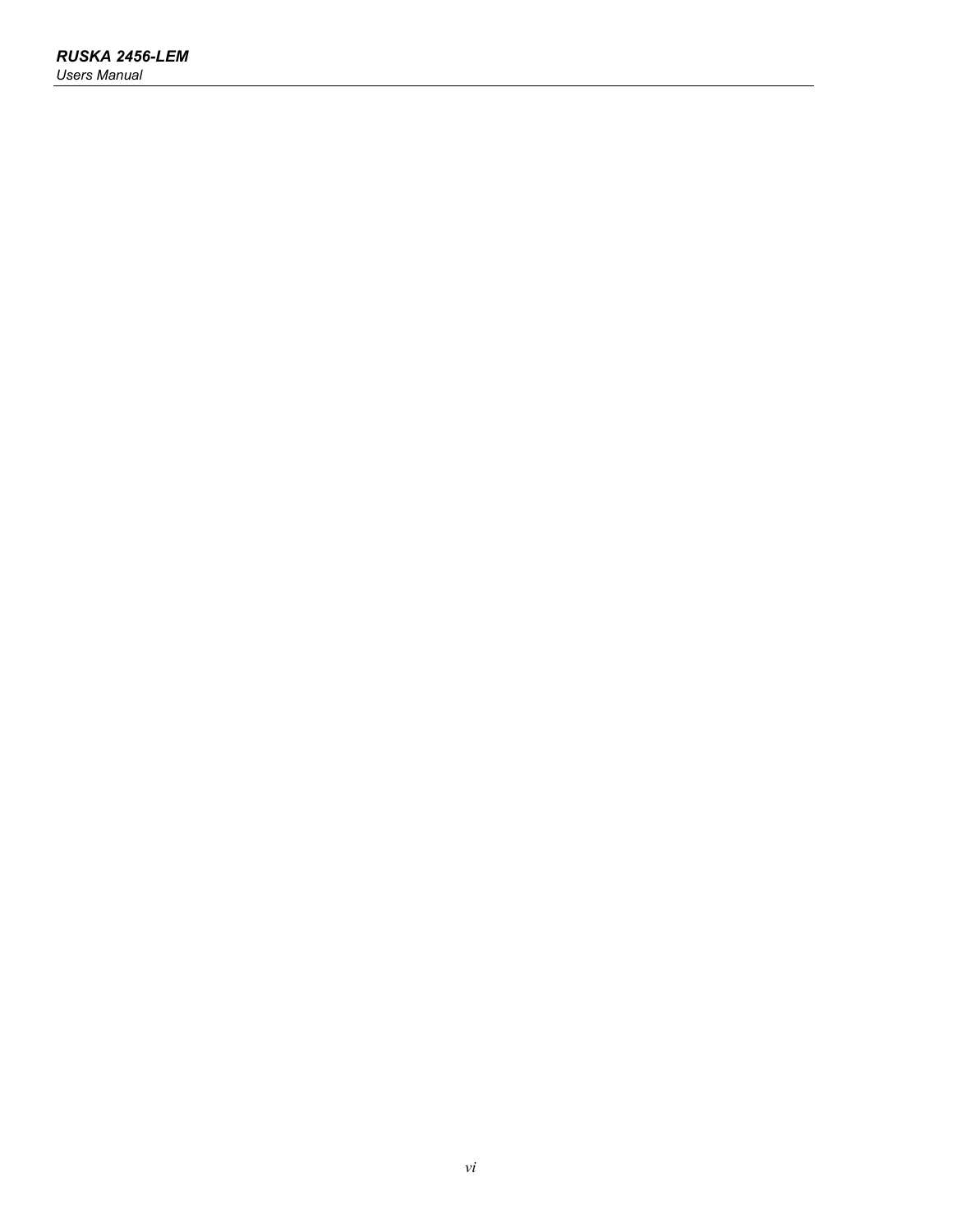## **List of Figures**

### **Figure**

### **Title**

### Page

| $1 - 1$   | $1 - 3$ |
|-----------|---------|
| $1 - 2$   | $1 - 4$ |
| $2 - 1$ . | $2 - 2$ |
| $2 - 2$ . | $2 - 2$ |
| $2 - 3$ . | $2 - 3$ |
| $2 - 4$   | $2 - 3$ |
| $2 - 5$   | $2 - 4$ |
| $2 - 6$ . | $2 - 5$ |
| $2 - 7$ . |         |
| $2 - 8$ . | $2 - 6$ |
| $2-9.$    | $2 - 7$ |
| $4-1$ .   | $4 - 1$ |
| $4-2.$    | $4 - 2$ |
| $5-1.$    | $5-2$   |
| $9-1.$    | $9-6$   |
|           |         |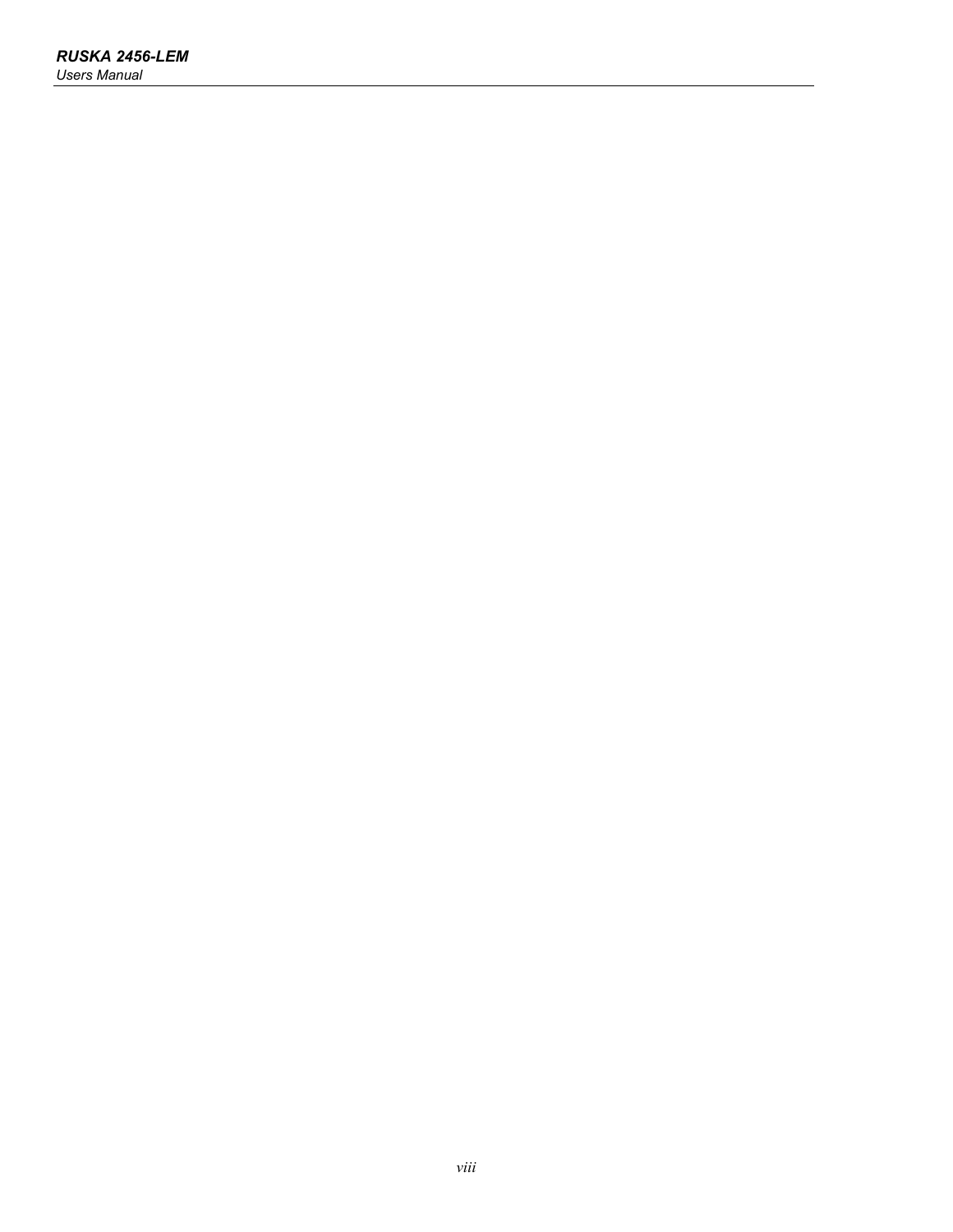## *Chapter 1 Function*

### <span id="page-10-0"></span>*General Function*

This manual contains operation instructions for the RUSKA 2456 Laboratory Environment Monitors. The RUSKA 2456-LEM monitors the fundamental environmental parameters; Temperature, Pressure, and Relative Humidity. The sensor data is collected, processed, and made available on the selectable, RS232 or RS485, communication port. The data logging functions allow for easy collection, verification of data integrity and use of historical data.

The LEM can be used as a stand alone device or in conjunction with other monitors. The monitor can also be used as the Air Density Monitor for the RUSKA 2456 and 2465 models. If higher accuracy pressure data is needed, then a secondary RS232 communications port allows for use with RUSKA 7220 / 6220 Portable Pressure Gauges and other pressure standards.

### *How to Contact Fluke*

To order accessories, receive operating assistance, or get the location of the nearest Fluke distributor or Service Center, call:

- Technical Support USA: 1-800-99-FLUKE (1-800-993-5853)
- Calibration/Repair USA: 1-888-99-FLUKE (1-888-993-5853)
- Canada: 1-800-36-FLUKE (1-800-363-5853)
- Europe:  $+31-402-675-200$
- China:  $+86-400-810-3435$
- Japan:  $+81-3-3434-0181$
- Singapore:  $+65-738-5655$
- Anywhere in the world:  $+1-425-446-5500$

Or, visit Fluke's website at www.fluke.com.

To register your product, visit http://register.fluke.com.

To view, print, or download the latest manual supplement, visit http://us.fluke.com/usen/support/manuals.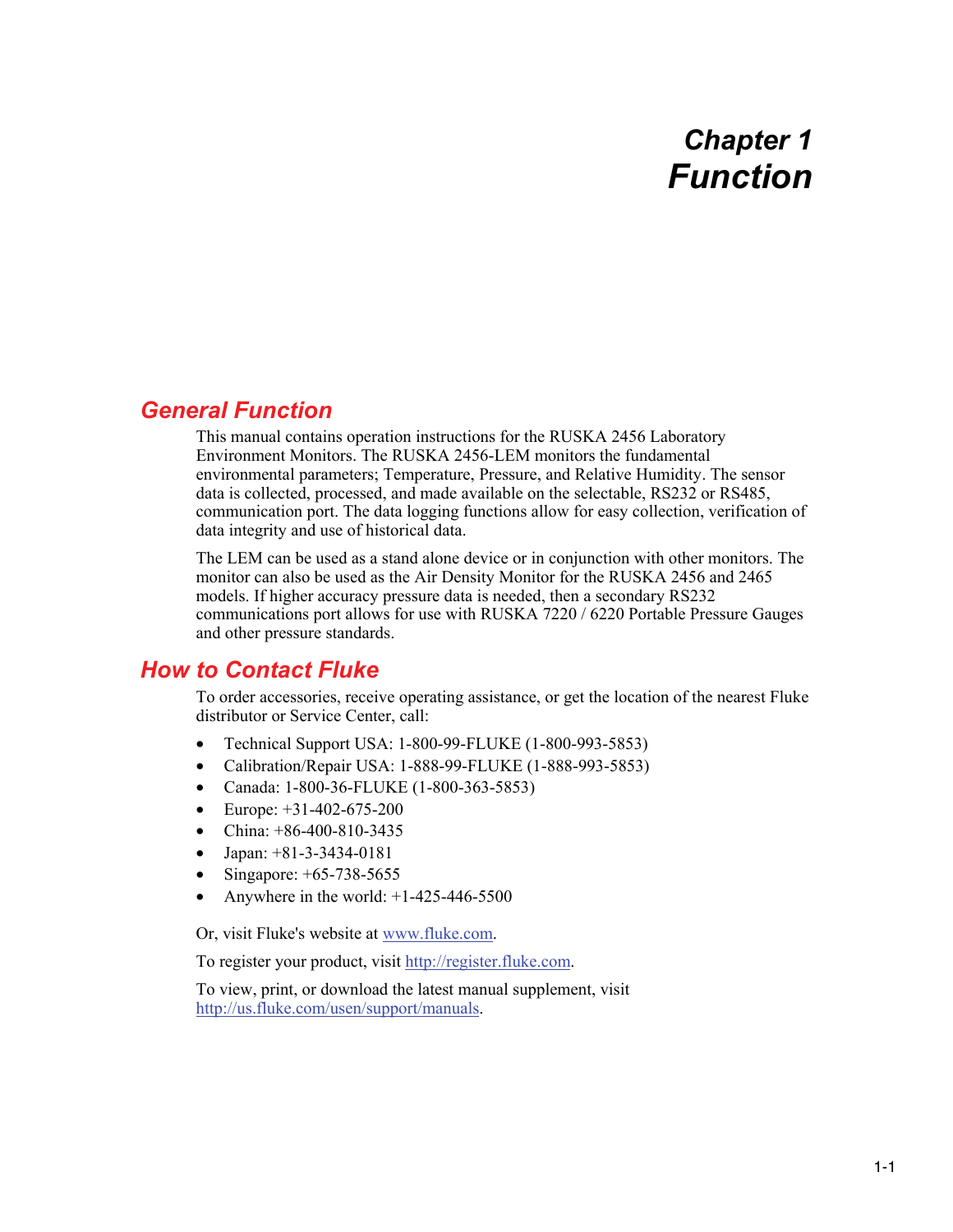### <span id="page-11-0"></span>*Safety Information*

### W **Warning**

**Pressurized vessels and associated equipment are potentially dangerous. The apparatus described in this manual should be operated only by personnel trained in procedures that will assure safety to themselves, to others, and to the equipment.** 

### W **Caution**

**Do not use hydrocarbon lubricants. Use only supplied lubricant, unless otherwise specified in this manual. Always use replacement parts specified by Fluke.** 

### W **Warning**

**When any maintenance is performed, turn off power and remove power cord.** 

### *Symbols Used in this Manual*

In this manual, a **Warning** identifies conditions and actions that pose a hazard to the user. A **Caution** identifies conditions and actions that may damage the Laboratory Environment Monitors.

Symbols used on the Laboratory Environment Monitors and in this manual are explained in Table 1-1.

| Symbol | <b>Description</b>                                                                                                 |
|--------|--------------------------------------------------------------------------------------------------------------------|
|        | AC (Alternating Current)                                                                                           |
|        | Earth Ground                                                                                                       |
|        | Important Information: refer to manual                                                                             |
| 窻      | Do not dispose of this product as unsorted<br>municipal waste. Go to Fluke's website for<br>recycling information. |

#### **Table 1-1. Symbols**

### *Components*

The LEM product comes with the following accessories:

- Power Plug (input:  $110-240$  Vac,  $50/60$ Hz) Part #62-315
- Communication Cable (F/F 9DSUB) Part # 8-823
- 
- 
- Software Packet Part # 2456-LEMCAL
- 
- Manual Part # LEM-1D01

### *PC Requirements*

Windows ™ 95, 98, 2000, or XP 130 MHz Pentium or higher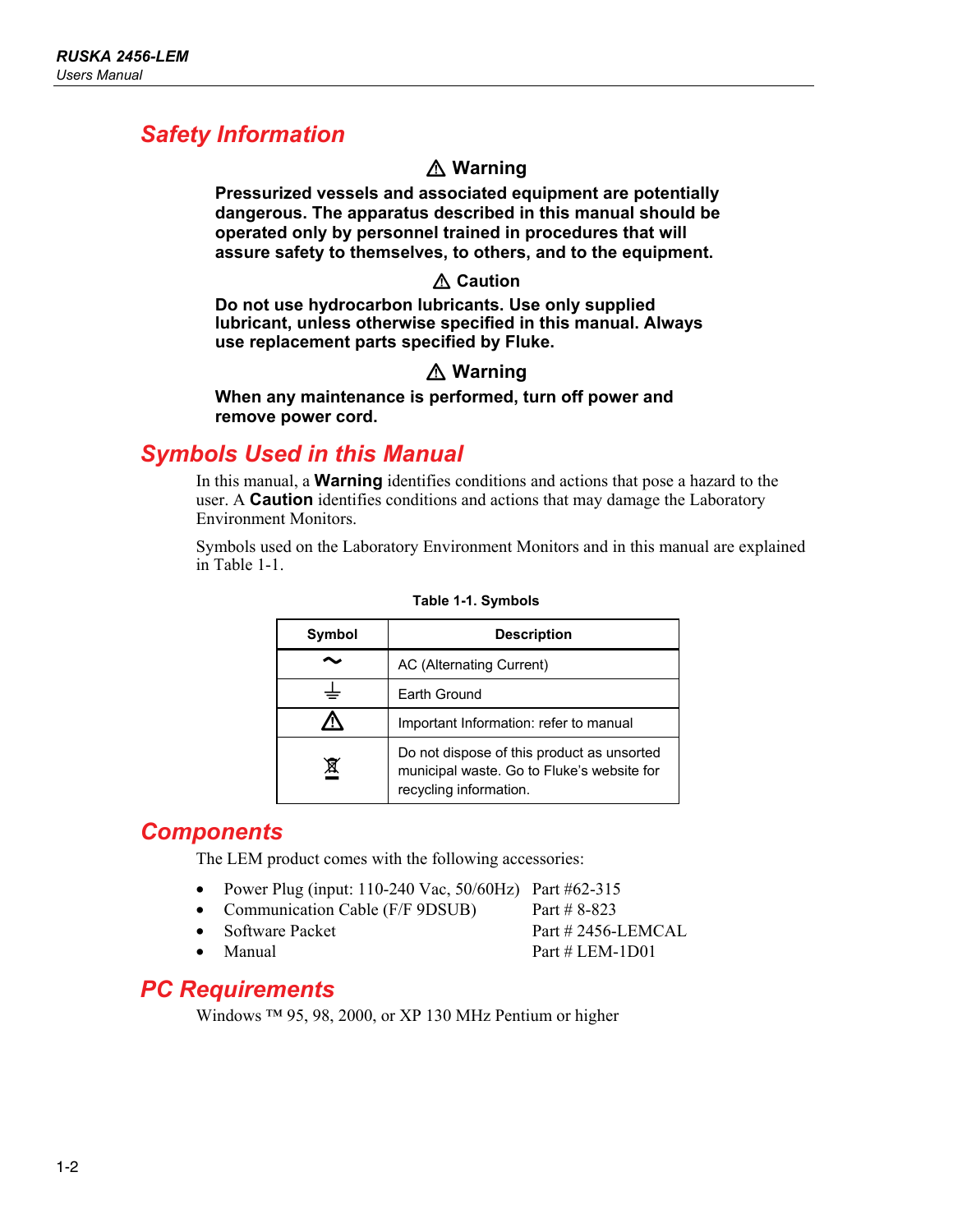### <span id="page-12-0"></span>*LEM Basics*



**Figure 1-1. LEM General View** 

### *Calibration Data Storage*

The calibration data is stored in the LEM. Refer to Chapter 5 for information on the Calibration process and how to access the coefficients.

### *Main Comm Port*

The main communication port is user selectable for RS232 or RS485, using a switch located on the bottom of the LEM (see Figure 1-2). Cycle the power to activate a change in the communication port.

The provided communication cable allows for the monitor to be directly connected to a standard PC - DB9 - RS232 port.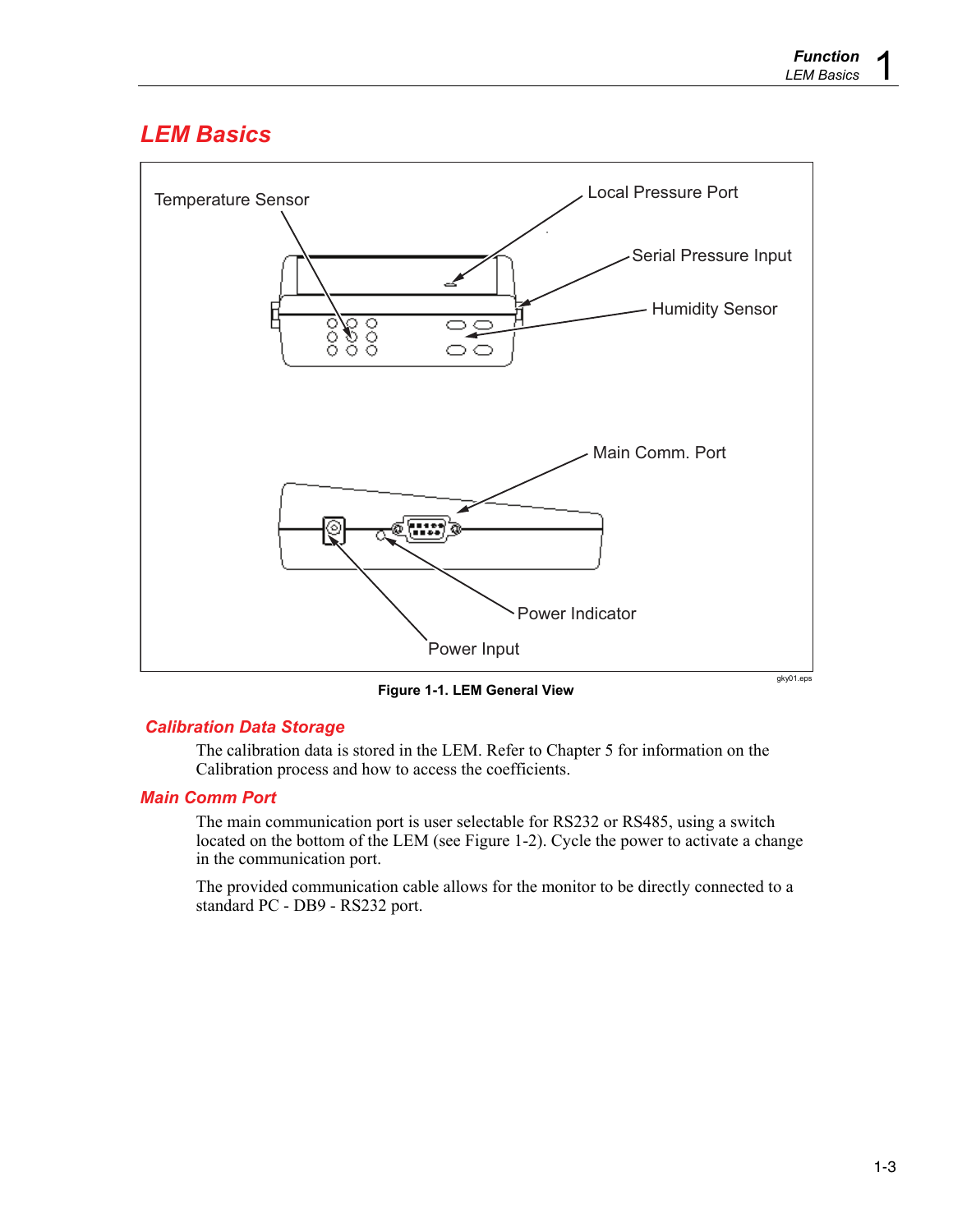<span id="page-13-0"></span>

**Figure 1-2. LEM Communication Switch** 

Optional USB cables are available: Part # 8-825 - USB to RS232 (requires Windows 98 or higher).

### *Power*

The Power LED will illuminate when power is applied through either the power plug or the main communication port.

Refer to Chapter 6, Connector Specification, for connector and pin out details.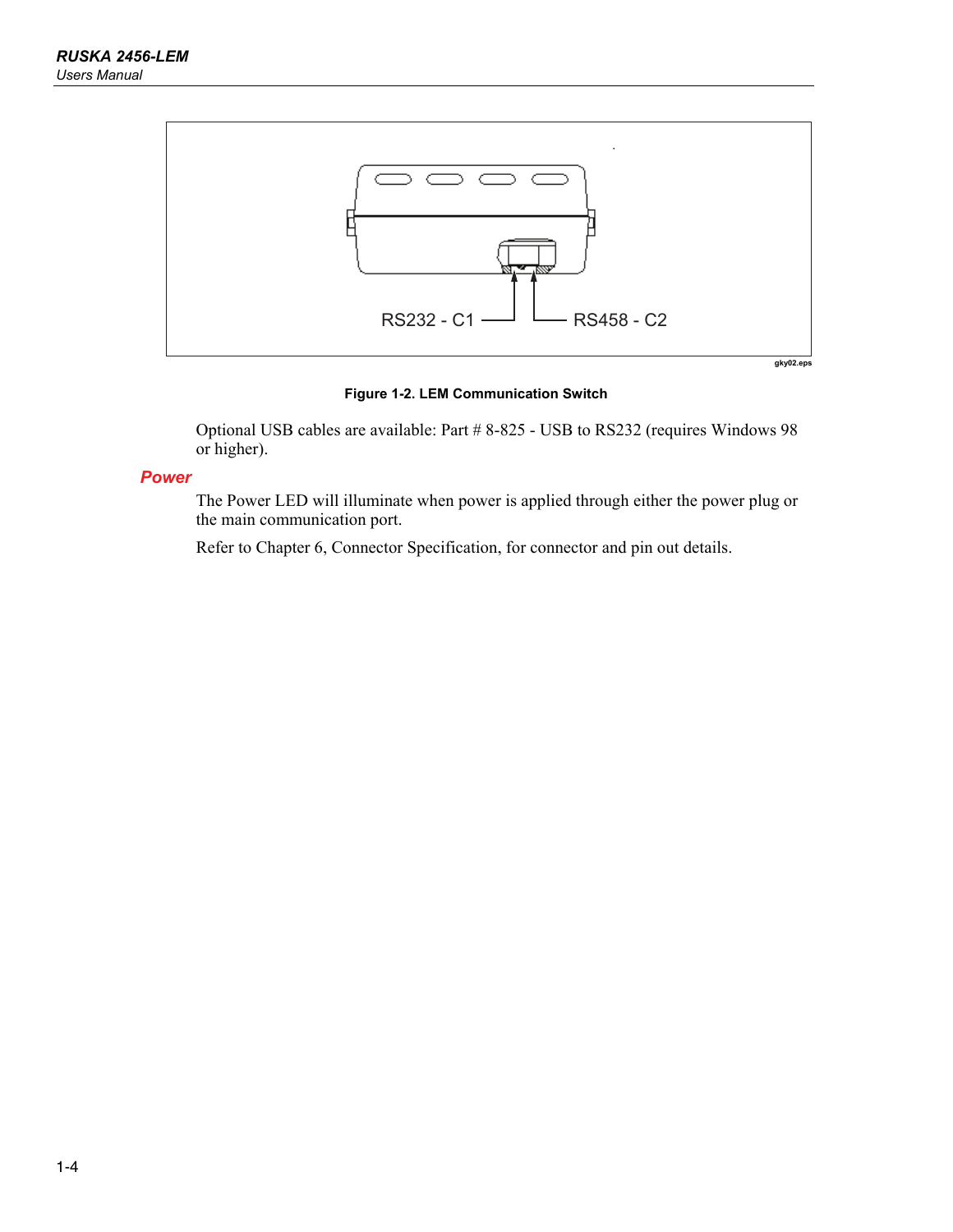## *Chapter 2 Getting Started*

### <span id="page-14-0"></span>*Introduction*

The following explains how to setup PC operation with RUSKA LEMCal software and a single LEM.

### *Interconnect*

The standard interface cable for the LEM is a DB9 F/F cable. The green indicator light should come on when the power plug is connected.

### *Software Installation*

1. Insert CD into drive.

The AutoRun function should begin the installation.

2. If the AutoRun function does not begin then Select Start and Select Run.

Type D:\Setup (where D is your CDROM directory)

3. Double Click on the new LemCal icon in the RUSKA Instrument Program group.

At this point, the System should display data. If not, or if customization is desired then continue with the section below.

### *Software Setup*

### *Help Menus*

The LEM software contains extensive help menus that provide detailed information about each function.

### *Serial Port Setup*

From the menu select Setup | Communication.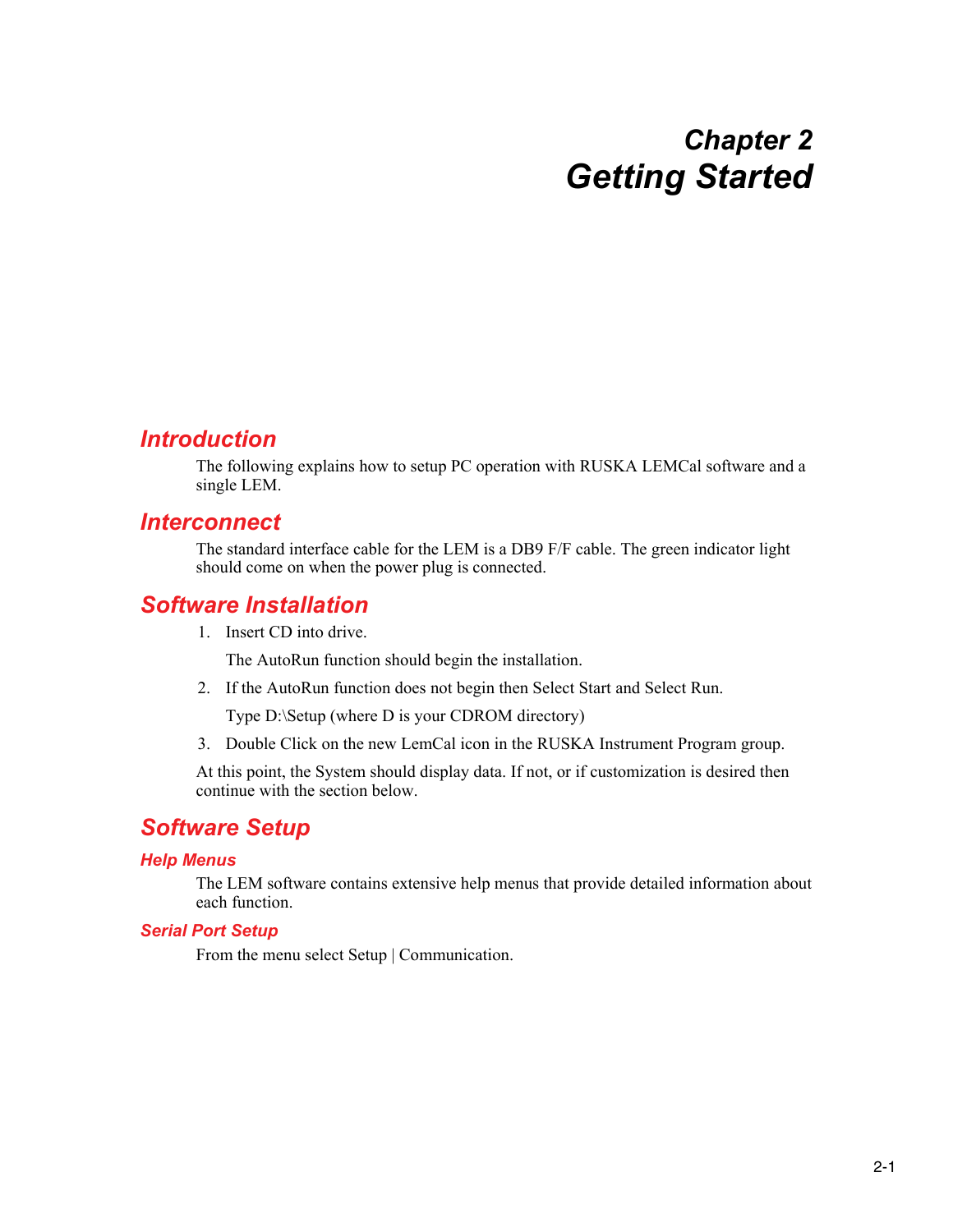<span id="page-15-0"></span>

gky04.bmp

**Figure 2-1. Serial Port Setup** 

The default settings are shown. Change the Comm Port to match the host computer. The Baudrate, Databits, Parity and Stopbit defaults should be set as shown in Figure 2-1.

#### *Communications Protocol*

See Appendix, Remote Commands, for a description of the Communication Protocol.

#### *LEM Addressing*

From the Menu select Setup | Options.

*LEM* 

The factory default address is 33.

This address can be changed to any address between 0 and 99.

The 0 address is the global address. When a command is issued with the 0 address all instruments on the communication bus will respond.

To view the address and Calibration Coefficients go to Calibrate | View Coefficients (Figure 2-2).

To change the address, double click on the Address Window and modify, answer "Yes" to editing coefficients, and enter a new address. Click on the "Write coefficients to Sensor" icon to write the new address to the LEM. This will take several seconds.

This function can be password protected. Refer to the section Password Protection.

| <b>View Coefficients</b>   |                  |                  |                  |                                   |                  |                  | EOX              |
|----------------------------|------------------|------------------|------------------|-----------------------------------|------------------|------------------|------------------|
| Eile                       |                  |                  |                  |                                   |                  |                  |                  |
| 暭<br>B                     | B,               |                  |                  |                                   |                  |                  |                  |
| LEM <sub>1</sub>           | LEM <sub>2</sub> | LEM <sub>3</sub> | LEM <sub>4</sub> | LEM <sub>5</sub>                  | LEM 6            | LEM <sub>7</sub> | LEM <sub>8</sub> |
|                            |                  |                  | Serial           | 125                               | Address          | 33               |                  |
|                            |                  | C <sub>0</sub>   | C1               |                                   | Last Cal Date    |                  | Last Edit Date   |
| Temperature                |                  | $-5570$          | 19456            |                                   | 04/19/2002 13:36 |                  | 04/22/2002 10:24 |
| <b>Humidity</b>            |                  | $-2581$          | 16129            |                                   | 10/16/2001 07:00 |                  | 10/16/2001 07:00 |
| <b>Local Press</b><br>1055 |                  | 11111            |                  | 10/16/2001 07:00 10/16/2001 07:00 |                  |                  |                  |
|                            |                  |                  |                  |                                   |                  |                  |                  |
|                            |                  |                  |                  |                                   |                  |                  |                  |
| <b>n</b> Close             |                  |                  |                  |                                   |                  |                  | Help             |

**Figure 2-2. View Coefficients** 

gky05.bmp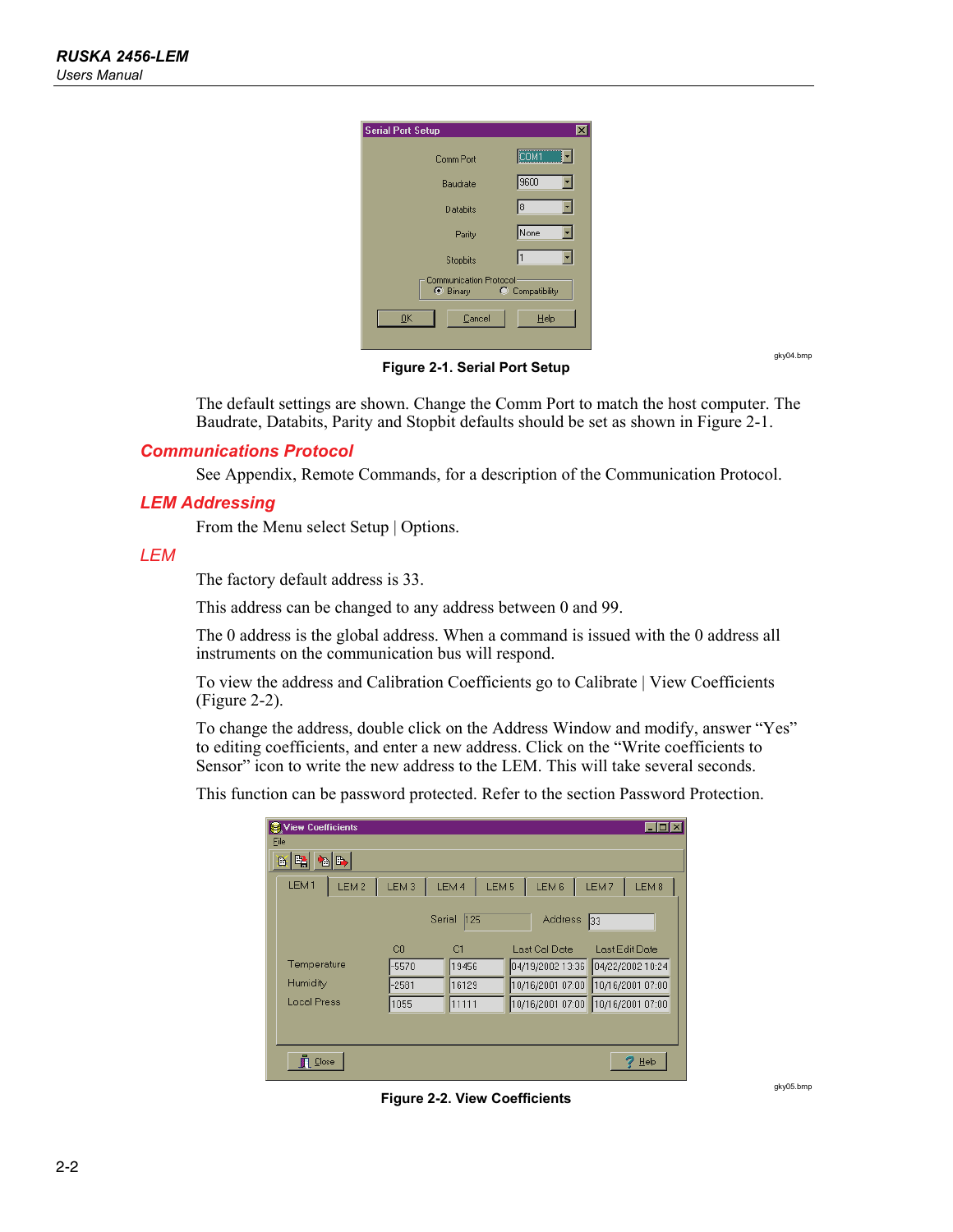#### <span id="page-16-0"></span>*LEMCAL Software*

The factory default address is 33. The LEM and LEMCAL Software default to this Address. The LEMCAL Software needs the address set in the SETUP/OPTIONS screen of the LEM with which it will communicate. If this address is set to 0 then all LEMs on the communication bus will respond.

| <b>Options</b> |                                             |                |          |                 |              | 7x            |
|----------------|---------------------------------------------|----------------|----------|-----------------|--------------|---------------|
|                |                                             |                |          | Pressure Source |              |               |
| Module         | Enable                                      | <b>Address</b> | None     | Local           | Remote       |               |
| 1              | ঢ়                                          | 33             | о        | $\epsilon$      | о            | $\rightarrow$ |
| $\overline{2}$ | ⊽                                           | 34             | O        | ø               | O            | $\rightarrow$ |
| 3              | ⊽                                           | 35             | O        | $\sigma$        | $\circ$      | $\rightarrow$ |
| $\overline{4}$ | П                                           | 33             | $\sigma$ | a               | $\circ$      | $\rightarrow$ |
| 5              | П                                           | 33             | G        | $\circ$         | $\circ$      | $\rightarrow$ |
| 6              | n                                           | 33             | $\sigma$ | $\circ$         | $\circ$      | $\rightarrow$ |
| $\overline{7}$ | П                                           | 33             | $\sigma$ | $\bullet$       | $\bullet$    | $\rightarrow$ |
| 8              | П                                           | 33             | c        | ō               | $\circ$      | $\rightarrow$ |
|                |                                             |                |          |                 | Data Logging |               |
|                | $\overline{\mathsf{D}}$ K<br>Cancel<br>Help |                |          |                 |              |               |

gky06.bmp

**Figure 2-3. Options** 

### *Selecting a Pressure Source*

From the Menu select Setup | Options.

Select the Local or Remote pressure sources for each enabled LEM by clicking on the appropriate column. The Local sensor location is shown in Chapter 1, Figure 1-1, and specified in Chapter 8. Refer to Chapter 4 for a description of the Remote Pressure function.

### *Selecting Units*

From the Menu select Setup | Units.

| <b>Units</b> |                   | $\Box$ |
|--------------|-------------------|--------|
| Pressure     | ∣kPa              |        |
| Density      | g/cm <sup>3</sup> |        |
| Temperature  | ГC                |        |
|              |                   |        |
| <b>OK</b>    | X Cancel          | Help   |

**Figure 2-4. Units** 

gky07.bmp

Select desired units from the available choices for each environmental parameter. Changing units will also change the data written to the logfile. Refer to Chapter 2, Logging Data.

#### *Limits*

From the Menu select Setup | Limits.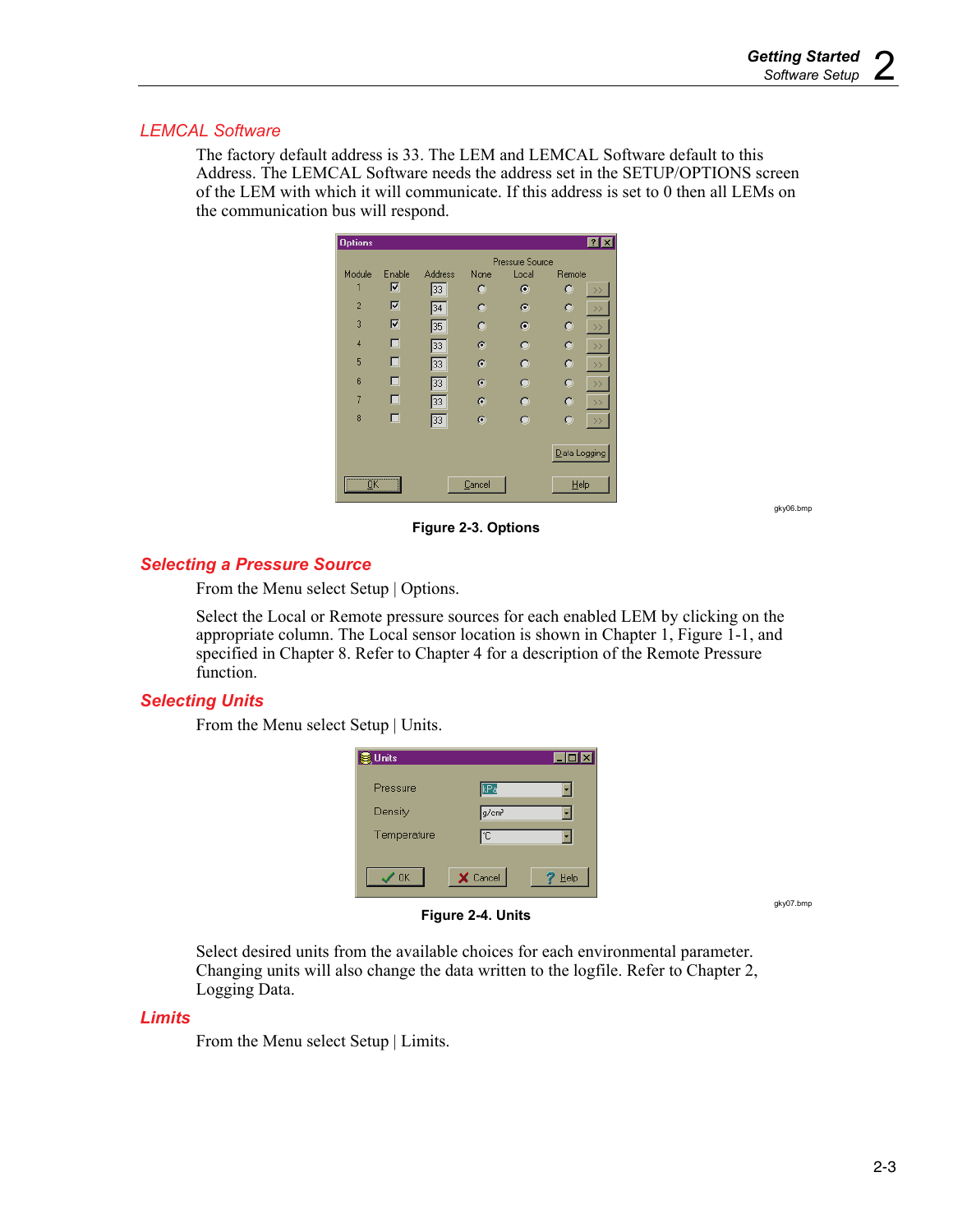<span id="page-17-0"></span>

| <b>Limits</b>                                    |              |        | $\times$ |  |  |
|--------------------------------------------------|--------------|--------|----------|--|--|
| Serial Number                                    |              |        |          |  |  |
| 125                                              | Lower        | Upper  |          |  |  |
| Pressure                                         | 68.95        | 115.14 | kPa      |  |  |
| Temperature 17.00                                |              | 29.00  | ÎГ.      |  |  |
| Humidity                                         | 100.0<br>0.0 |        | %RH      |  |  |
| Audio Alarm<br><b>Nisual Alarm</b>               |              |        |          |  |  |
| <b>Q</b> Default<br>List Copy<br><b>EX</b> Paste |              |        |          |  |  |
| <b>OK</b><br>X Cancel<br>Help                    |              |        |          |  |  |

**Figure 2-5. Limits** 

gky08.bmp

Select values for the upper and lower limits for Pressure, Temperature, and Relative Humidity.

#### *Setup*

The Serial Number for the desired LEM is selected in the box in the top, left corner. Click the arrow, and the available LEMs will be displayed. When a specific instrument is selected, the current limits are displayed, and may be edited.

The Audio Alarm is enabled by checking the Audio Alarm checkbox. This alarm generates a standard beep using the computer speaker.

The Visual Alarm is enabled by checking the Visual Alarm checkbox. This alarm is displayed on the main screen by changing the background color of the Serial Number to yellow whenever a limit is exceeded. The background will remain yellow until it is either disabled or reset. Double-clicking the Serial Number will reset the visual alarm, but does not disable it.

The Audio and Visual alarms can be set by double-clicking the message panel at the lower-left corner of the main screen, until the desired setting is selected.

The limit values for one instrument may be copied to another instrument's limit values, by using the Copy and Past buttons. Closing the Limit form will erase values from the copy buffer.

Pressing OK will check the new values for out-of-range and inconsistent values. If a problem is detected, an error message is displayed.

Pressing CANCEL will leave the Limits unchanged.

Pressure DEFAULT will return all limits, for the selected instrument, back to default values.

#### *Error Limit Logging*

Crossing a limit value, will trigger a record being entered in the log file, if enabled. Refer to Chapter 2, Logging Data.

#### *Password Protection*

Two types of password protection are supported—Calibration and Program Exit.

#### *Calibration Password*

From the Menu select Setup | Password | LEM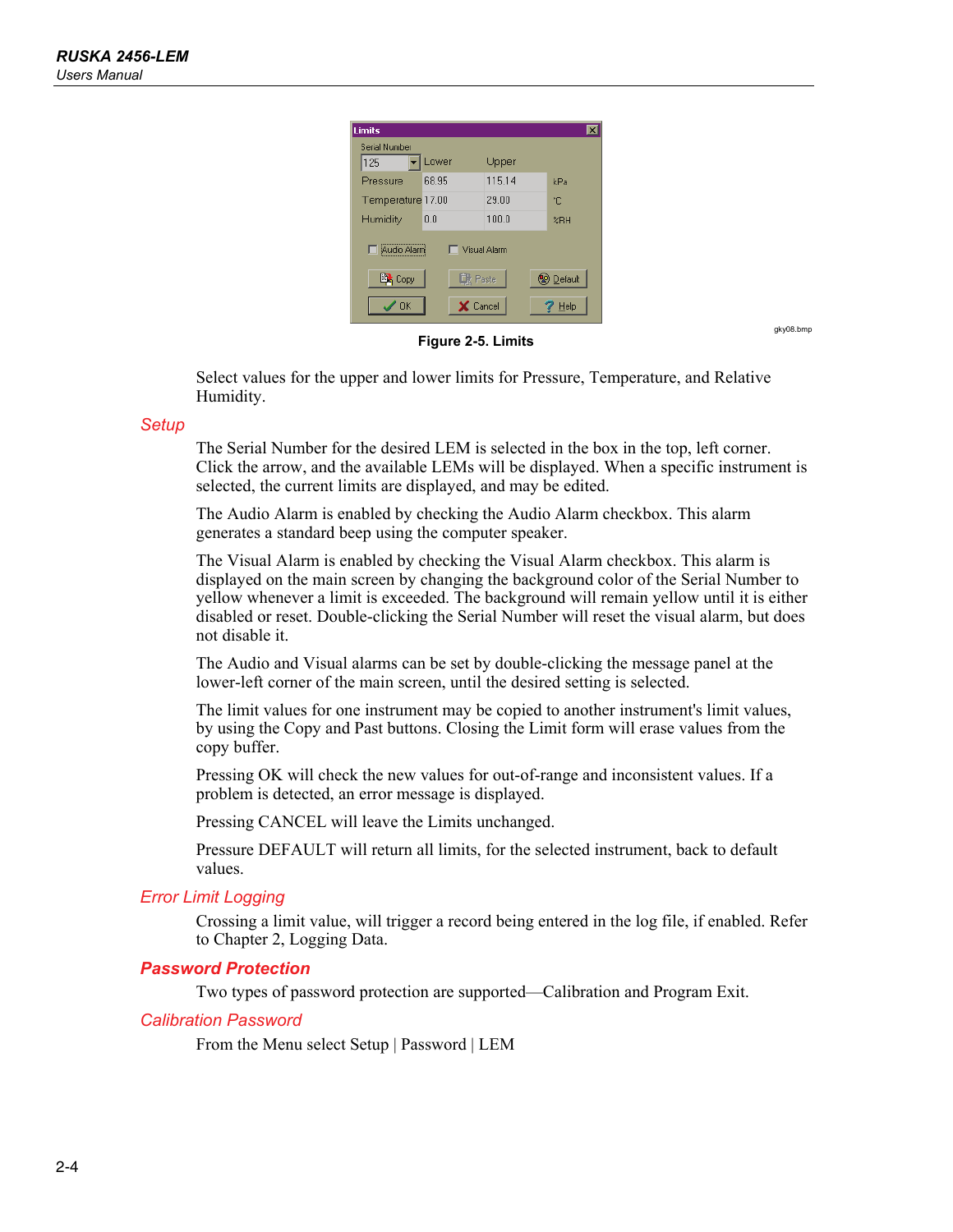<span id="page-18-0"></span>

| <b>Select Password</b> | 2x             |
|------------------------|----------------|
| Module                 |                |
| 1                      | SN: 00125      |
| $\overline{2}$         | SN: 00126      |
| 3                      | SN: 00127      |
| 4                      | SN:            |
| 5                      | SN:            |
| 6                      | SN:            |
| 7                      | SN:            |
| 8                      | SN:            |
|                        |                |
| QK                     | Cancel<br>Help |
|                        |                |

**Figure 2-6. Select Password** 

gky09.bmp

The password protection will prevent the changing of the calibration data and address. The default password is "0" (zero). When the password is "0" the password protection is turned off.

When setting the password for the first time, "0" must be entered as the Old Password.

The password can be reset to "0" as long as the current password is known.

The password can be up to eight alpha/numeric characters long and is case sensitive.

#### *Program Exit Password*

From the Menu select Setup | Password | Program Exit

| <b>Change Exit Password</b> | ш    |
|-----------------------------|------|
| <b>Old Password</b>         |      |
| New Password                |      |
| Confirm Password            |      |
|                             |      |
|                             |      |
| X Cancel<br>' ok            | Help |
|                             |      |

**Figure 2-7. Change Exit Password** 

gky10.bmp

This password protection will prevent closing LEMCal software. This is most useful when the Logfile function is being used, and a record without gaps is desired. The default password is "0" (zero). When the password is "0" the password protection is turned off.

When setting the password to the first time, "0" must be entered as the Old Password.

The password can be reset to "0" as long as the current password is known.

The password can be up to eight alpha/numeric characters long and is case sensitive.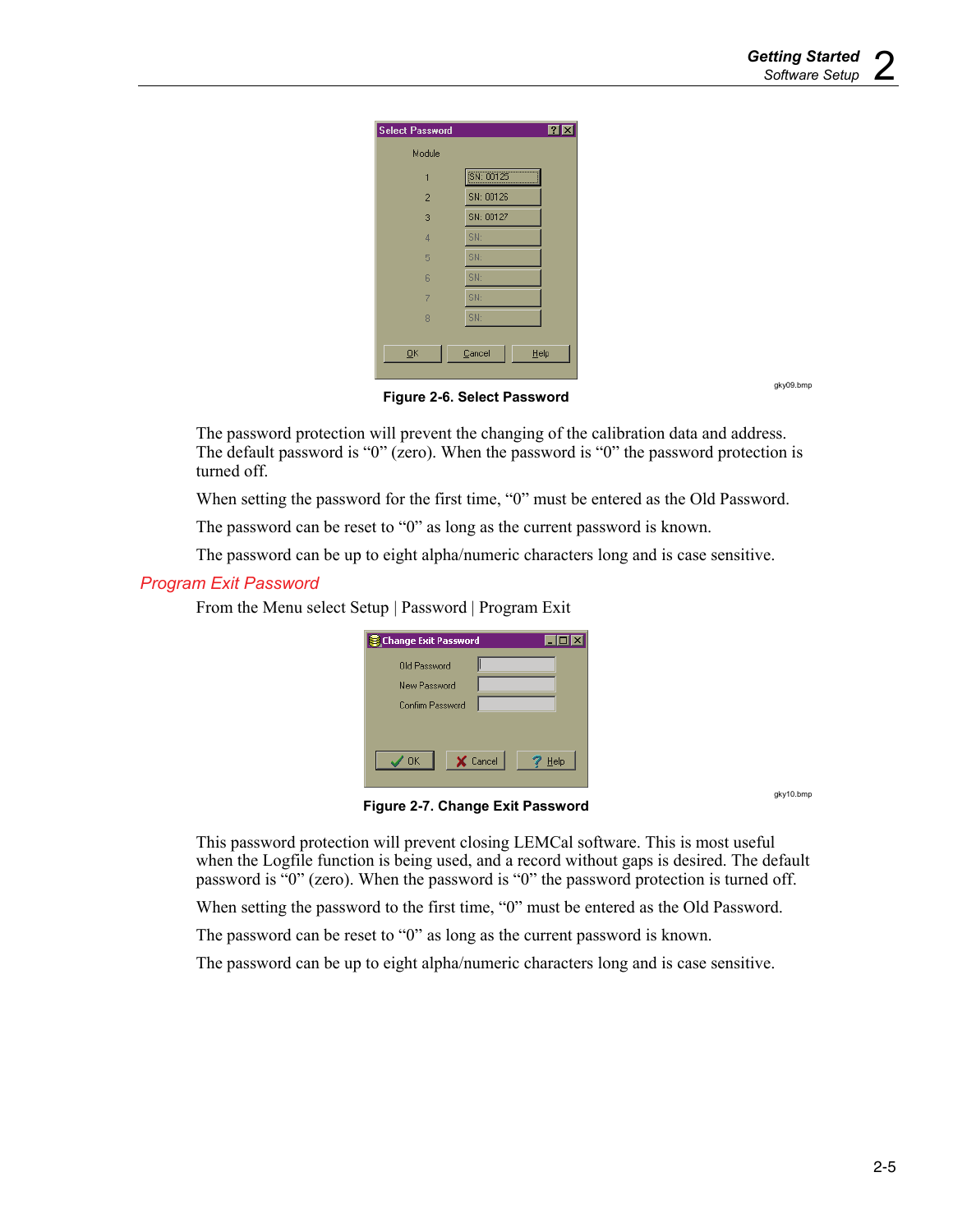### <span id="page-19-0"></span>*Viewing Real Time Data*

|      |        |                          | <b>Laboratory Environment Monitor Calibration and Setup</b> |      |                   |                                       | - 10 |
|------|--------|--------------------------|-------------------------------------------------------------|------|-------------------|---------------------------------------|------|
| File |        | Setup Calibrate Log Help |                                                             |      |                   |                                       |      |
|      |        |                          |                                                             |      |                   |                                       |      |
|      |        |                          |                                                             |      |                   |                                       |      |
|      |        |                          |                                                             |      |                   | <b>Laboratory Environment Monitor</b> |      |
|      |        |                          |                                                             |      |                   |                                       |      |
|      |        | Pressure                 | Temperature Humidity                                        |      | Air Density       | Memo                                  | Log  |
|      |        | kPa                      | °C.                                                         | %RH  | q/cm <sup>3</sup> |                                       |      |
|      | SN:125 | 101.57                   | 21.31                                                       | 59.1 | 1.195E-3          | Calibration Lab                       | О    |
|      | SN:126 | 101.82                   | 21.35                                                       | 56.0 | 1.198E-3          | Manufacturing #1                      | О    |
|      | SN:127 | 101.57                   | 21.30                                                       | 58.5 | 1.195E-3          | Manufacturing #2                      | O    |
|      |        |                          |                                                             |      |                   |                                       |      |
|      |        |                          |                                                             |      |                   |                                       |      |

**Figure 2-8. Main Screen** 

gky11.bmp

The Memo line allows a user to enter a descriptive to identify each LEM. This description is associated with the Serial Number and is stored in the \*.ini file on the host computer.

The green indicator at the end of each line identifies if the LEM data is being logged. See Chapter 2, Data Logging

\*\*\* If the Data Line turns yellow then the data being displayed is out of the following ranges: C  $\leq$  temperature  $\leq$ 29 °C  $0\%$  < relative humidity <  $100\%$  $10 \text{ psi}$  < pressure <  $16.7 \text{ psi}$ 

\*\*\* If the Data Line turns red then communication has been lost with the LEM.

### *Logging Data*

The Data Logging function captures Temperature, Pressure, Relative Humidity and Air Density (Chapter 7.1 - NBS Pub. 700-1)

### *Setup*

From the Menu select Log (Figure 2-9).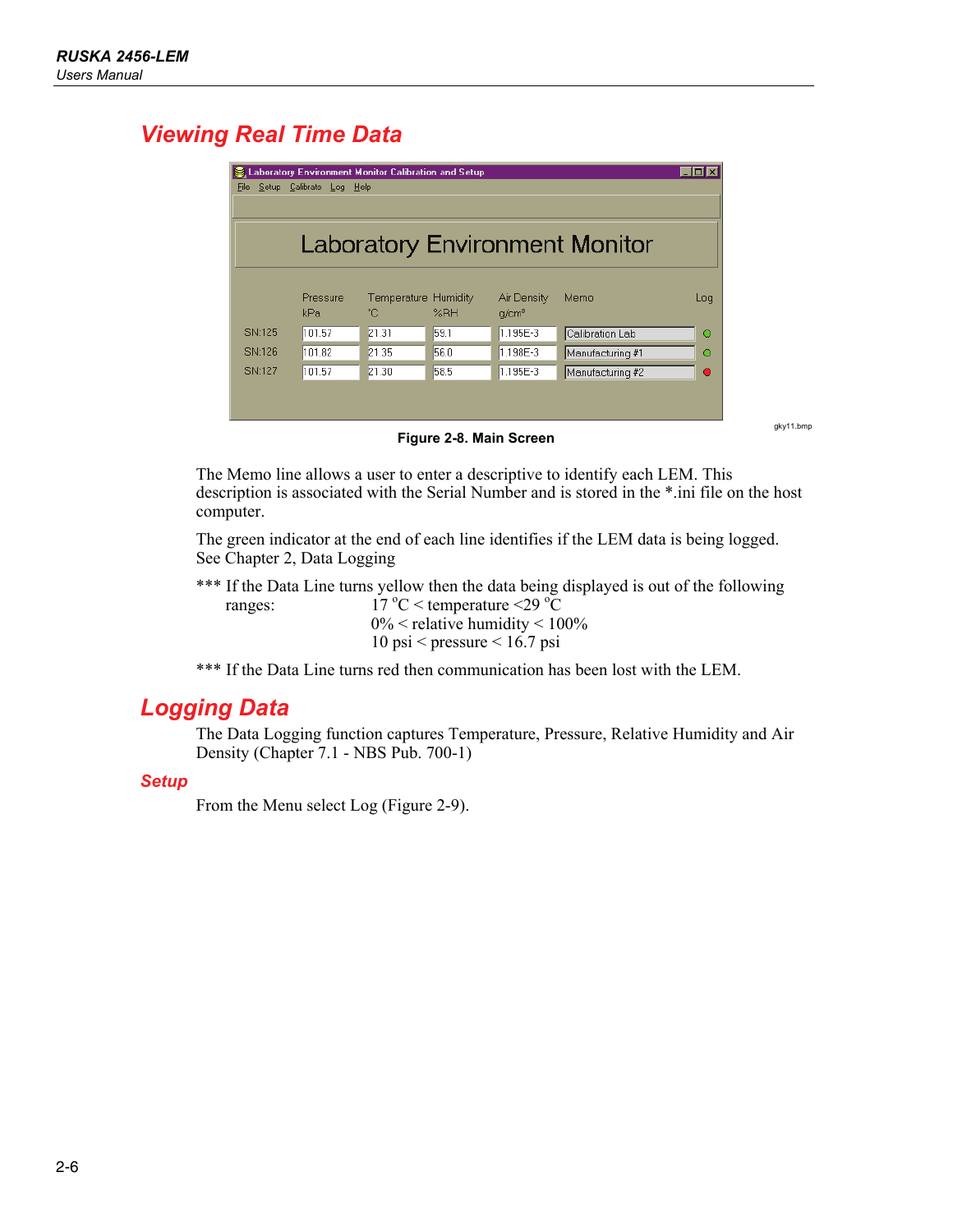<span id="page-20-0"></span>

| <b>Data Logging</b> |        |                           |               |                |                         | 7x           |
|---------------------|--------|---------------------------|---------------|----------------|-------------------------|--------------|
| Module              | Enable |                           | Log File Type | Day Week Month | Filename                |              |
| 1                   | ⊽      | ø.                        | $\circ$       | $\circ$        | SN000125_Y2002_D126.LOG | Browse Dir 1 |
| $\overline{2}$      | ⊽      | O                         | $\epsilon$    | O              | SN000126 Y2002 W19.LOG  | Browse Dir 2 |
| 3                   | ঢ়     | c                         | O             | ø              | SN000127_Y2002_M05.LOG  | Browse Dir 3 |
| $\overline{4}$      | г      | c.                        | $\sqrt{2}$    | C              |                         | Browse Dir 4 |
| 5                   | г      |                           | C             | c              |                         | Browse Dir 5 |
| 6                   |        | c.                        | $\subset$     | C              |                         | Browse Dir 6 |
| $\overline{7}$      | г      |                           | $c$ $c$ $c$   |                |                         | Browse Dir 7 |
| 8                   | г      |                           | $C - C$       | C              |                         | Browse Dir 8 |
|                     |        |                           |               |                |                         |              |
|                     |        |                           |               |                |                         | Verify Log   |
|                     |        | $\overline{\mathsf{D}}$ K |               |                | Cancel<br>Help          |              |

**Figure 2-9. Data Logging** 

gky12.bmp

The Module number, in the left hand column, is referenced to each LEM as defined in Figures 2-3 and 2-62-6. To begin logging data for a particular LEM, select the Enable button.

### *Intervals*

LEM data can be logged into a Day, Week, or Monthly file.

Timing and data information are based upon the clock of the host computer.

| Day:     | Readings are taken at 1 minute intervals.<br>The active file is saved and a new file is crated at midnight of each day.                        |
|----------|------------------------------------------------------------------------------------------------------------------------------------------------|
| Weekly:  | Readings are taken at 5 minute intervals.<br>The active file is saved and a new file is created at midnight of each<br>Saturday.               |
| Monthly: | Readings are taken at 15 minute intervals.<br>The active file is saved and a new file is created at midnight of the last<br>day of each month. |

### *File Names*

The file names are generated automatically using the following formats:

| Day:   | SerialNumber Year Day of Year.LOG<br>Example: SN054323 Y2002 D137.LOG  |
|--------|------------------------------------------------------------------------|
| Week:  | SerialNumber Year Week of Year.LOG<br>Example: SN054323 Y2002 W47.LOG  |
| Month: | SerialNumber Year Month of Year.LOG<br>Example: SN054323 Y2002 M05.LOG |

### *Default Location*

By default, the log files are placed in

**C**:\Program Files \ RUSKA Instruments \ LEM Cal **\** LEMDataLog \ ...

To change this location, select <Browse Dir> button. Figure 2-9.

### *File Verification*

From the Data Logging screen (Figure 2-9) select Verify Log.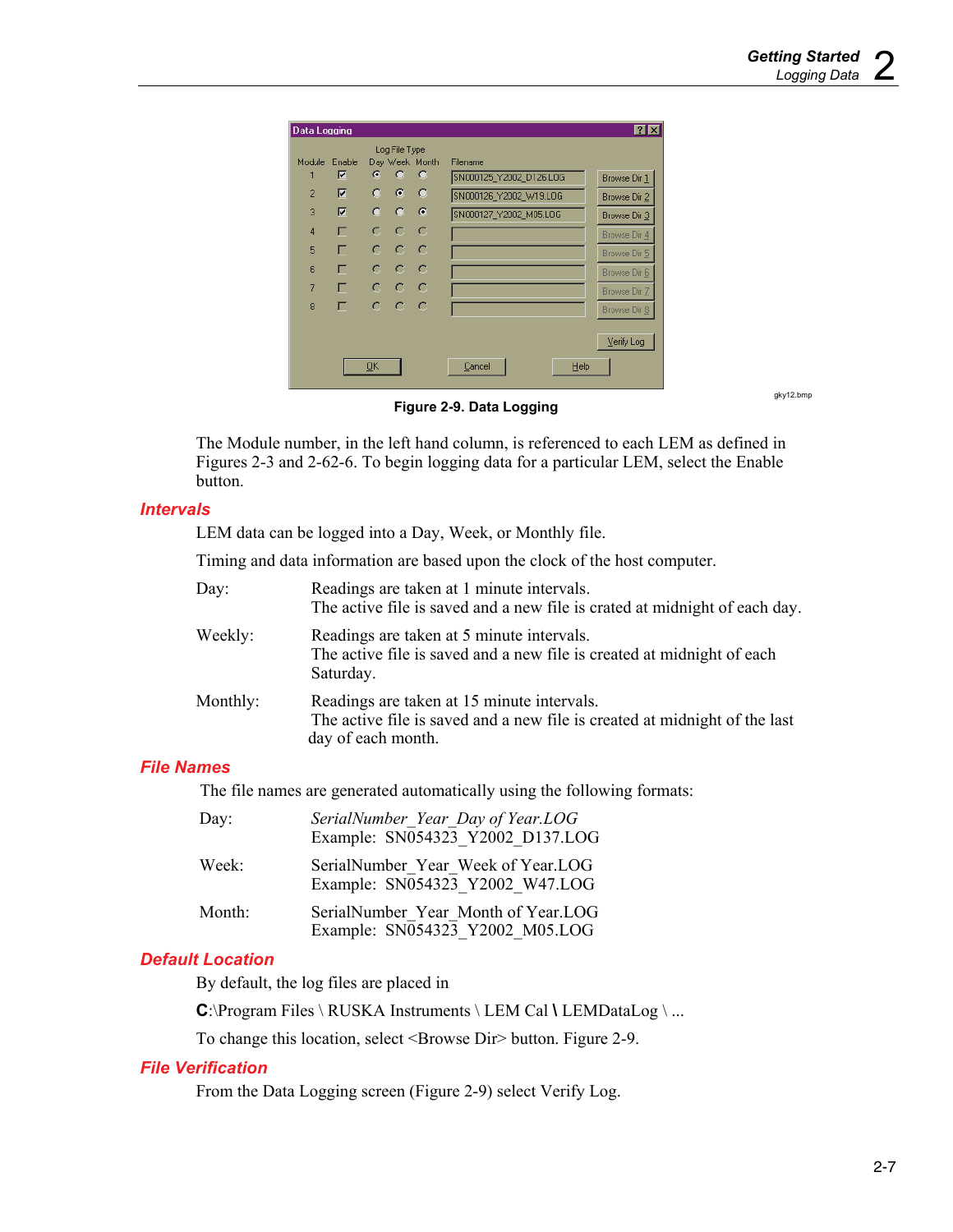<span id="page-21-0"></span>Select the \*.LOG file that needs to be verified. Upon completion of the verification a notice of verification will be displayed or a file \*.ERR will be created and saved in the LOG directory. This file will identify which lines of the \*.LOG file have been corrupted or altered. If any errors are detected then the corrupted lines are stored in a \*.ERR file.

### *Multiple LEMs*

The LEMCal software supports up to 8 LEM modules at the same time when using RS485. Refer to Chapter 1, Main Comm Port, for selecting RS485 mode.

#### *Cabling*

For Multi-Drop Systems refer to Appendix A for available components. For custom cabling, refer to Chapter 6, DB9 Connections, for the pin-out of the Main Communication Port on the LEM.

#### *Addressing*

Since the default address for each module is "33", each module will need to have its address set to a unique number between 0 and 100. This must be done with only one non-unique module on the communication bus at a time. Refer to Chapter 2, LEM Addressing. Each LEM must have a unique address and LEMCAL Software must be told which addresses are active on the communication bus.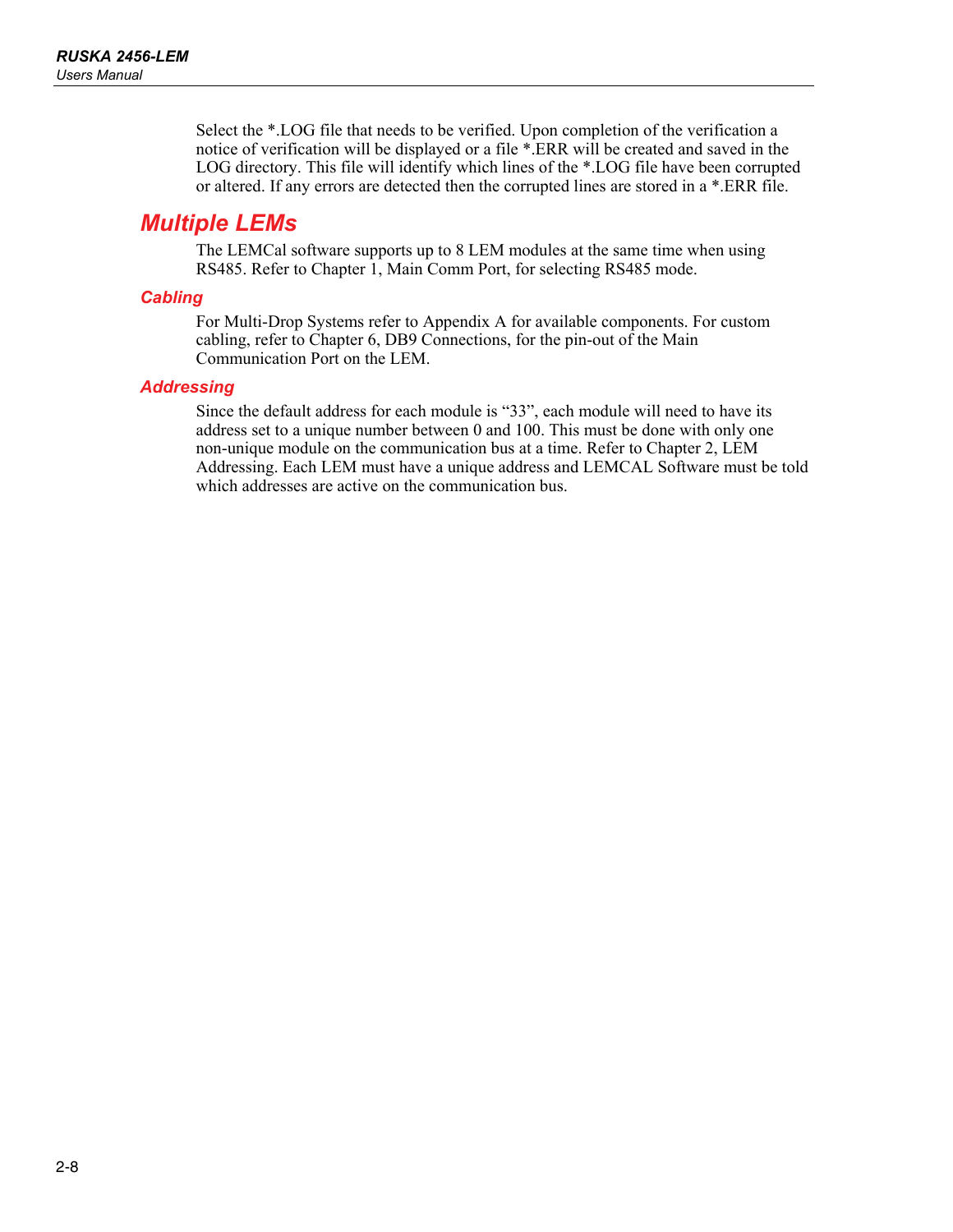## <span id="page-22-0"></span>*Chapter 3 RUSKA 2456 Operation with the LEM*

### *Communications*

Set the communications interface to RS485 for use with the 2456 and 2465. Refer to Chapter 1, Main Comm Port, for LEM communication setup. Power for the LEM is supplied from the 2456 or 2465, over the communications cable. Use a standard DB9M / DB9F cable.

### *Winprompt Interface*

Refer to the WinPrompt manual for detailed instructions. WinPrompt Version 2.12 or later is required. WinPrompt software calculates mass to pressure and pressure to mass values, and automatically displays real time piston gauge parameters measured by the Model 2456 Deadweight Gauge Monitor or the Model 2465 AutoFloat Controller.

### *RUSKA 2456 and 2465 Upgrade for LEM Compatibility*

To upgrade a 2456/2465 from the original Air Density Model to the LEM, use part number 2465-200-KIT1 for all 2465's and the Single Channel 2456. Use part number 2465-200-KIT2 for the Dual Channel 2456.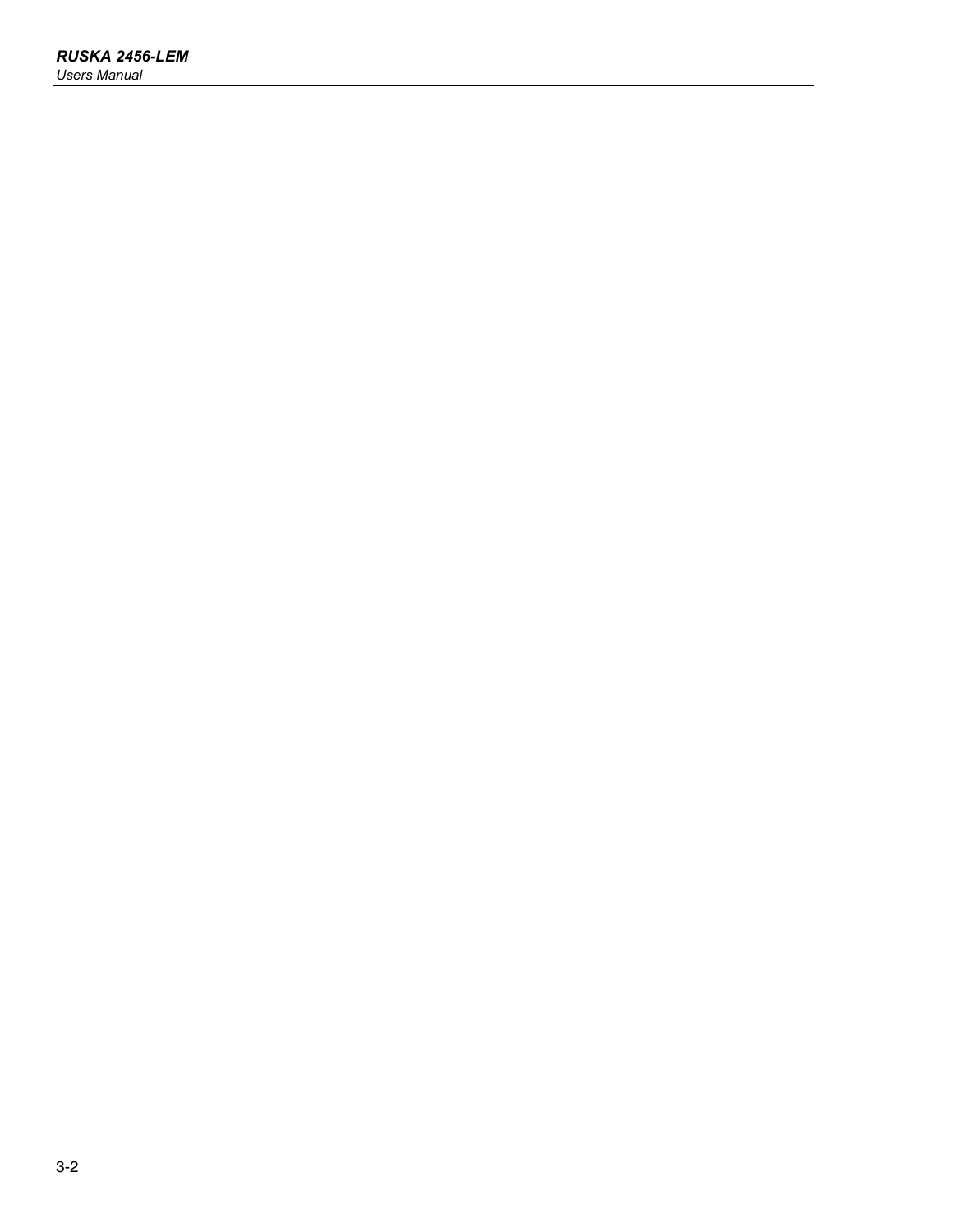## *Chapter 4 Remote Pressure Capture*

### <span id="page-24-0"></span>*Remote Pressure Capture*

From the Menu select Setup | Options (refer to Figure 4-1). Set the Pressure Source as Remote. Click the extension arrows to the right of the selected LEM. The Remote String Dialog box will appear.

| $-12X$<br>aboratory Environment Monitor Calibration and Setup.<br>e1 |                          |                         |                 |                                    |                            |              |                   |                                    |
|----------------------------------------------------------------------|--------------------------|-------------------------|-----------------|------------------------------------|----------------------------|--------------|-------------------|------------------------------------|
| Eile                                                                 | Setup Calibrate Log Help |                         |                 |                                    |                            |              |                   |                                    |
|                                                                      |                          |                         |                 |                                    |                            |              |                   |                                    |
|                                                                      |                          |                         |                 |                                    |                            |              |                   |                                    |
|                                                                      | <b>Iptions</b>           |                         |                 |                                    |                            |              | $ ?  \times$      |                                    |
|                                                                      |                          |                         |                 |                                    | Pressure Source            |              |                   |                                    |
|                                                                      | Module                   | Enable                  | Address         | None                               | Local                      | Remote       |                   |                                    |
| Μ                                                                    |                          | ⊽                       | 33              | $\circ$                            | $\cal G$                   | $\circ$      | $\rightarrow$     |                                    |
|                                                                      | $\overline{2}$           | ⊽                       | $\overline{34}$ | $\circ$                            | $\left( \mathbf{G}\right)$ | $\circ$      | $\rightarrow$     |                                    |
|                                                                      | 3                        | $\overline{\mathbf{v}}$ | $\overline{35}$ | $\circ$                            | o                          | $\epsilon$   | $\rightarrow$ $>$ | 2x<br><b>Remote String Dialog</b>  |
|                                                                      | $\overline{4}$           | п                       | बि              | $\left( \mathbf{c}\right)$         | o                          | $\circ$      | $\rightarrow$     |                                    |
| SN                                                                   | 5                        | $\Box$                  | $\overline{33}$ | $\cal G$                           | $\circ$                    | O            |                   | Initialization String:             |
| SN                                                                   | 6                        | $\Box$                  | 33              | $\left( \mathbf{G}\right)$         | $\bullet$                  | O            | $\rightarrow$     | :syst:lang "6220"\rUN,3\r          |
| SN                                                                   | $\overline{7}$           | $\Box$                  |                 |                                    |                            |              |                   | Pressure String:                   |
|                                                                      |                          |                         | 33              | $\left( \widehat{\bullet }\right)$ | $\hbox{ }^{\circ}$         | $\circ$      | $\rightarrow$     | PAV                                |
|                                                                      | 8                        | $\Box$                  | 丽               | $\sigma$                           | $\circ$                    | $\circ$      |                   |                                    |
|                                                                      |                          |                         |                 |                                    |                            |              |                   | Remote Pressure Units              |
|                                                                      |                          |                         |                 |                                    |                            | Data Logging |                   | $F$ kPa<br>$C$ Kg/cm2<br>$C$ mmHq  |
|                                                                      |                          |                         |                 |                                    |                            |              |                   | $C$ cmHg<br>$C$ User<br>O.<br>mbar |
|                                                                      | QK                       |                         |                 | Cancel                             |                            | Help         |                   | o<br>$C$ in Hq<br>psi              |
|                                                                      |                          |                         |                 |                                    |                            |              |                   |                                    |
|                                                                      |                          |                         |                 |                                    |                            |              |                   | <u>D</u> Κ<br>Cancel<br>Help       |
|                                                                      |                          |                         |                 |                                    |                            |              |                   |                                    |
|                                                                      |                          |                         |                 |                                    |                            |              |                   |                                    |
|                                                                      |                          |                         |                 |                                    |                            |              |                   |                                    |
|                                                                      |                          |                         |                 |                                    |                            |              |                   |                                    |

**Figure 4-1. Remote String Selection** 

gky13.bmp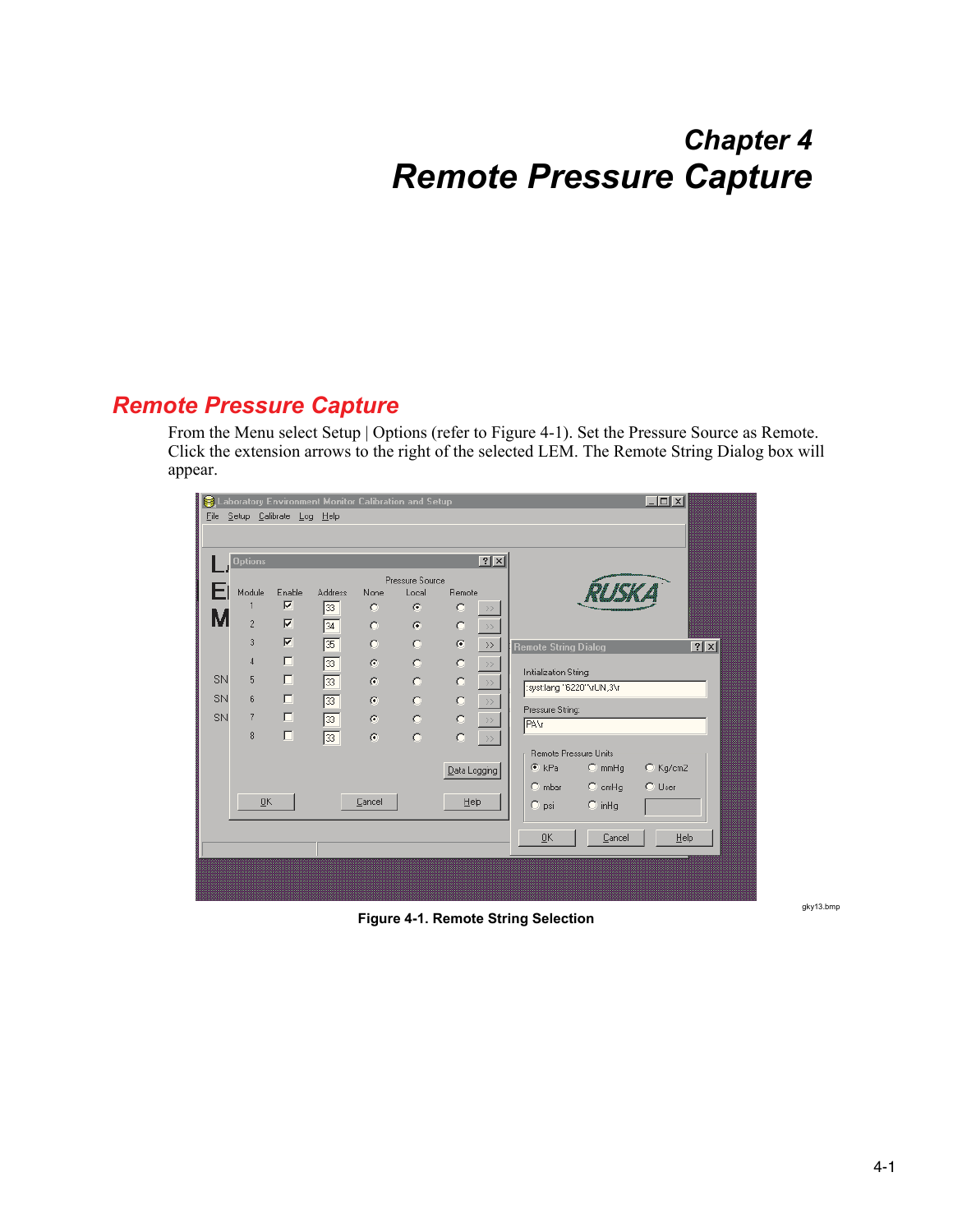### <span id="page-25-0"></span>*Use with a RUSKA Portable Pressure Gauge 7220 or 6220*

| $\overline{\mathbf{r}}$<br>temote String Dialog                            |                                                  |               |  |  |  |  |  |
|----------------------------------------------------------------------------|--------------------------------------------------|---------------|--|--|--|--|--|
| Initialization String:<br><b>UNIT:PRES KPAV</b>                            |                                                  |               |  |  |  |  |  |
| Pressure String:<br>:MEAS?\r                                               |                                                  |               |  |  |  |  |  |
| Remote Pressure Units:<br>$\odot$ kPa<br>$C$ hPa<br>$C$ mhar<br>$\Box$ psi | $C$ mmHa<br>$C$ cmHq<br>$C$ in Hq.<br>$C$ Kg/cm2 | <b>C</b> User |  |  |  |  |  |
| <b>OK</b>                                                                  | Cancel                                           | Help          |  |  |  |  |  |

**Figure 4-2. Remote String Dialog** 

gky14.bmp

| <b>Initialization String</b> | Transmitted from LEM to remote pressure sensor to initialize<br>the remote sensor.                                                                                                                                                                                                        |
|------------------------------|-------------------------------------------------------------------------------------------------------------------------------------------------------------------------------------------------------------------------------------------------------------------------------------------|
| Pressure String              | Transmitted from LEM, on a continuous basis, to retrieve<br>pressure readings.                                                                                                                                                                                                            |
| Remote Pressure Units        | Specifies the units that are being returned from the remote<br>pressure sensor. The selection of the User units requires the<br>entry of a conversion factor. The User units, when multiplied by<br>the conversion factor, result in kPa. (Refer to Chapter 9 for<br>conversion factors.) |

### *Initialization String*

### *RUSKA 6220*

'UN,3\r' - This sets the units to kPa.

### *RUSKA 7220 Using SCPI Protocol*

 'UNIT:PRES KPA\r' This sets the 7220 to kPa units.

### *RUSKA 7220 Using 6220 Emulation Mode*

 ':SYST:LANG "6220"\rUN,3\r' This sets the 7220 to 6220 emulation mode and to kPa units.

Refer to the 6220 and 7220 manuals for other options.

### *Pressure String*

### *RUSKA 6220 and 7220 in Emulation Mode*

The pressure command string is '**PA\r'**.

### *RUSKA 7220 in SCPI Mode*

The pressure command string is '**:MEAS?'**.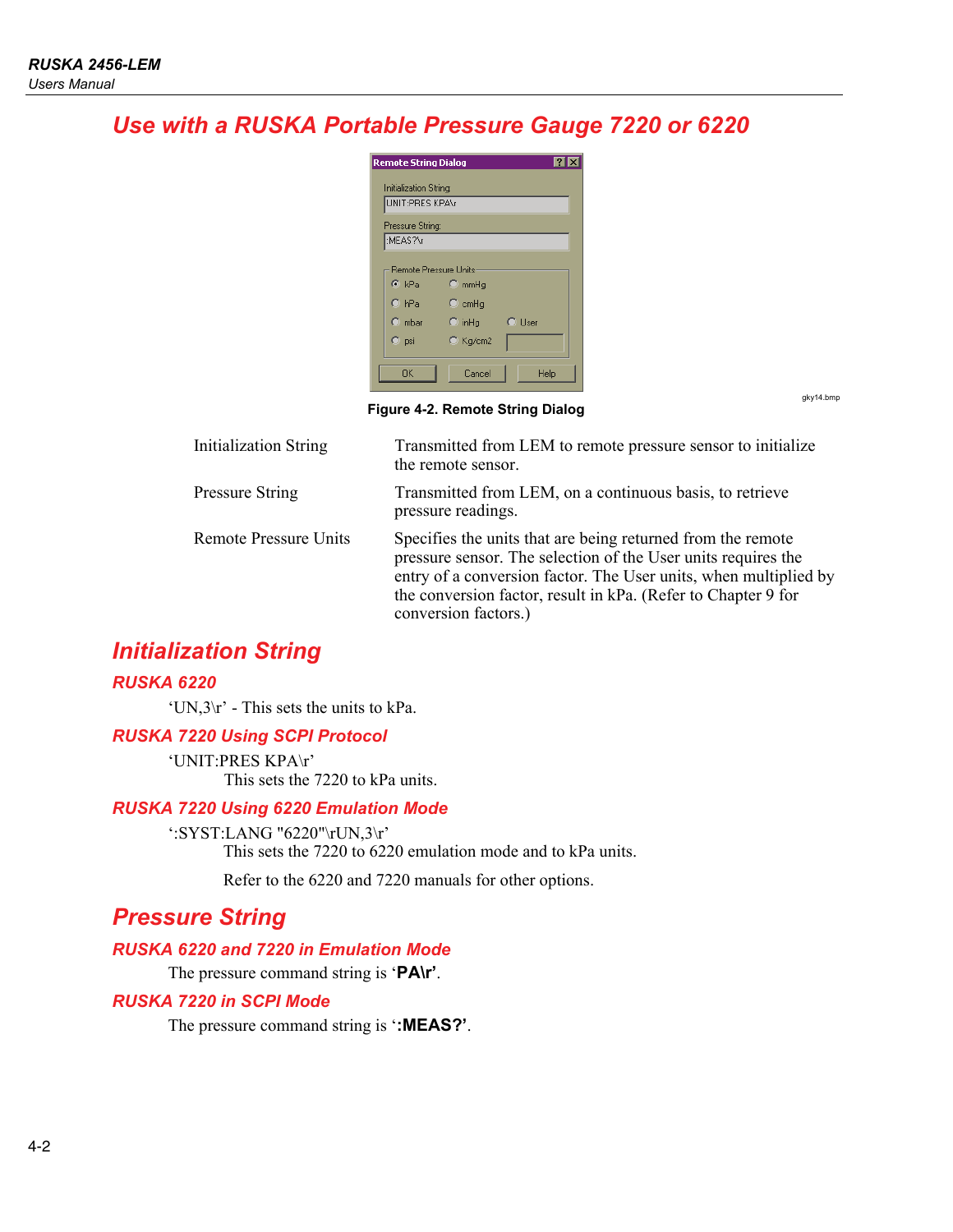### <span id="page-26-0"></span>*Cabling*

### *Connecting the RUSKA 6220 to the LEM Pressure Serial Port*

|            | I UMIV TII I I IVU UMI VEEVILU I III I IVU EVE UVIIII IVULUI |  |  |  |  |
|------------|--------------------------------------------------------------|--|--|--|--|
| <b>PIN</b> | <b>DESCRIPTION</b>                                           |  |  |  |  |
|            | Transmitted data (to PPG)                                    |  |  |  |  |
| 3          | Receive Data (from PPG)                                      |  |  |  |  |
| 4*         | RTS (must be set for PPG to transmit)                        |  |  |  |  |
| 5*         | CTS (always set by PPG)                                      |  |  |  |  |
|            | GND                                                          |  |  |  |  |

#### **Table 4-1. RUSKA 6220 25 Pin RS-232 Connector**

\*Connect Pins 4 & 5 together.

#### **Table 4-2. RUSKA 6220 DB25 and LEM DB9 Connections**

| 6220<br><b>DB25</b> | <b>LEM</b><br>DB <sub>9</sub> |
|---------------------|-------------------------------|
| 2                   | 3                             |
| 3                   | 2                             |
|                     | 5                             |

Refer to 6220 Manual and Chapter 6, DB9 Connections, of this manual for additional information.

### *RUSKA 7220 to the LEM Pressure Serial Port*

Connecting the RUSKA Model 7220 to the LEM pressure serial port requires a Null modem adapter or Null modem cable DB9 M / DB 9 F. Only Pins 2 and 3 must be swapped in the Null Modem cable.

### *Use with Other RS232 Output Transducers*

### *Protocol*

The LEM can retrieve pressure data from other "smart" pressure sensors, as long as the return string can be parsed. The string returned to the LEM must be in ASCII characters.

The LEM breaks down the returned string as follows:

- 1. Delete Prefix—all non-numeric characters are deleted up to the first numeric character.
- 2. The Exponent character (E or e) is located.
- 3. A one or two digit numeric exponent is read following the Exponent character.

Examples of valid returned strings:

```
101.23 
101.23kPa 
1.0123E02 
PA, 1.0123e02 kPa 
PA, 101.23
```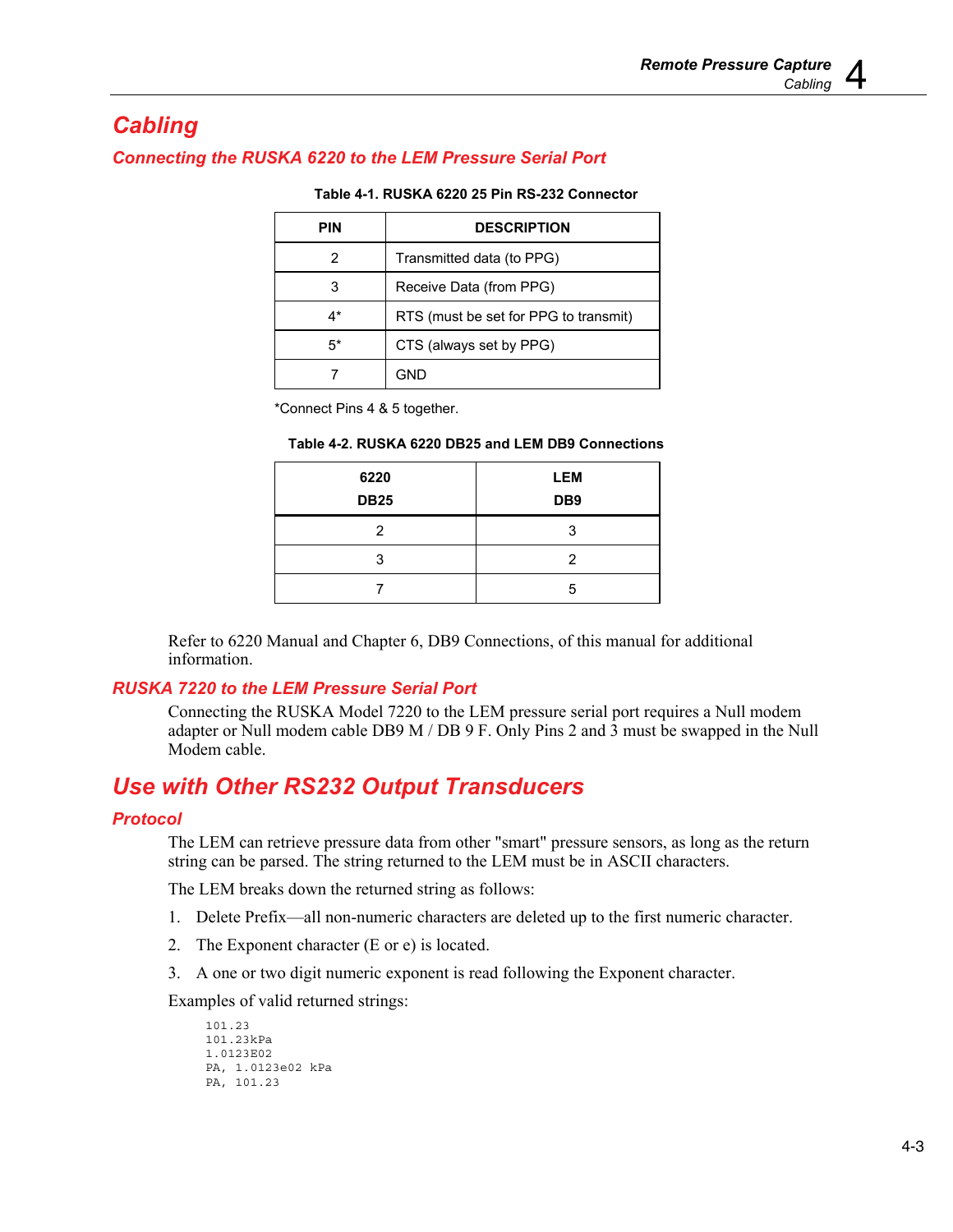### <span id="page-27-0"></span>*Scaling*

Once the raw value is retrieved from the string then units or a scaling factor must be given. Refer to Chapter 4, Remote Pressure Units.

### *Communication Port Configuration*

This configuration applies only to the Remote pressure Input and is set as follows:

| BAUD RATE       | 2400 |
|-----------------|------|
| <b>DATABITS</b> | x    |
| <b>PARITY</b>   | None |
| <b>STOPBITS</b> |      |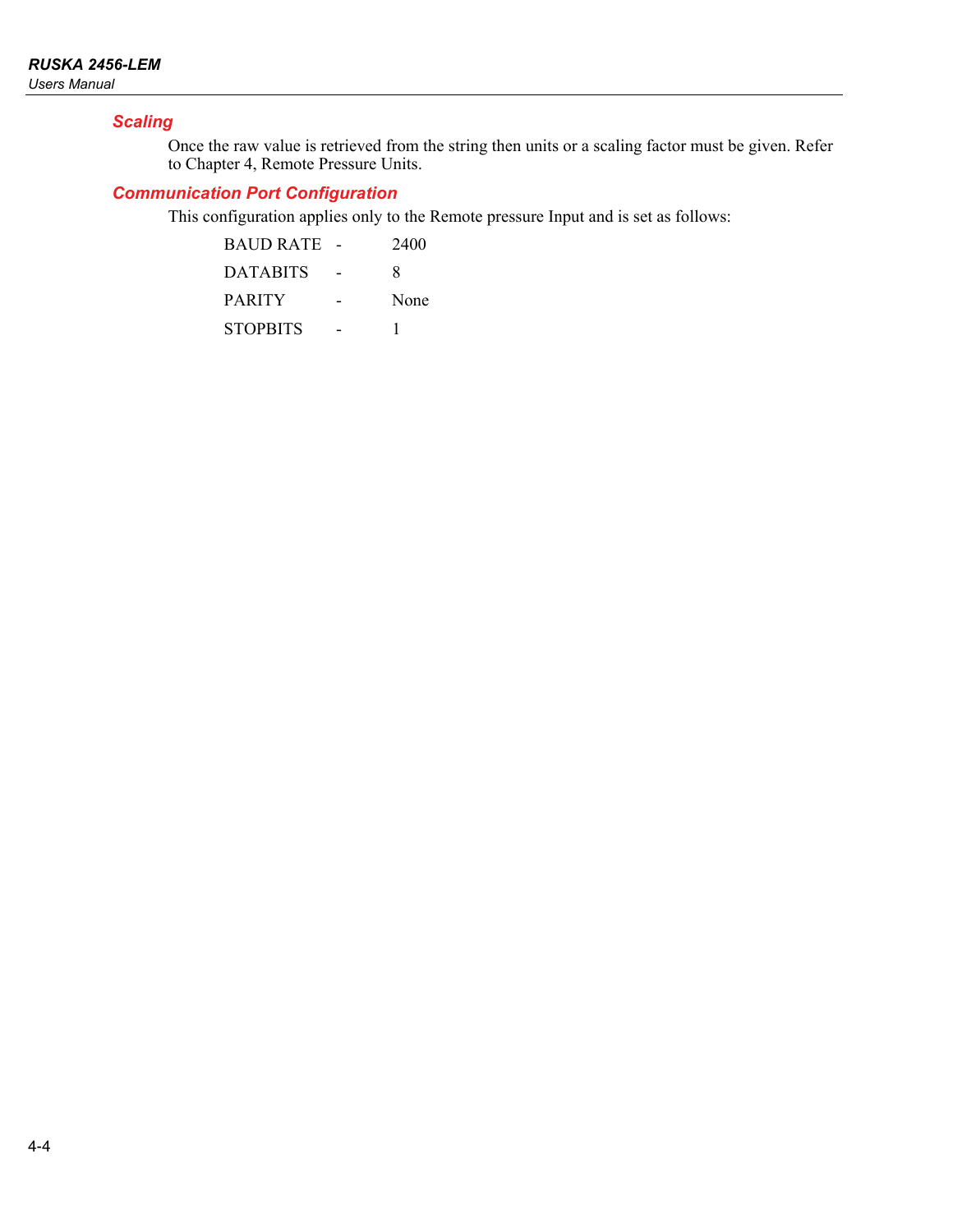## *Chapter 5 Calibration*

### <span id="page-28-0"></span>*Span*

#### *Pressure - On Board Sensor*

| Calibration Point 1: | $10.5 + (-0.25)$ psia         |
|----------------------|-------------------------------|
| Calibration Point 2: | $15.0 + (-0.25 \text{ psia})$ |

### *Temperature*

| Calibration Point 1:        | $17 + - 2 \text{ degC}$ |
|-----------------------------|-------------------------|
| <b>Calibration Point 2:</b> | $29 + - 2 \text{ degC}$ |

### *Zeroing*

Temperature measuring devices are impacted by self heating. The rise in temperature, measured by the sensor, is a function of the amount of heat generated by the probe and the ability of the probe to dissipate this heat. Air flow around the probe improves the heat dissipation and thus lowers the rise in temperature. When a temperature probe is calibrated in a high flow chamber and used in a low flow environment, then the error due to self heating is maximized. This error can be minimized by zeroing the sensor in the operating environment with respect to an appropriate standard.

The LEM software allows the technician to perform a zero offset. The zero offset is prompted following the span calibration. After the span calibration is finished, the high air flow chamber can be turned off and the LEM can be zeroed in a low air flow environment that is typical of its operating environment.

The reference probe should be placed at a distance of 3 or more inches in front of the LEM temperature sensor.

Both the span calibration and zeroing operation are password protected.

### *Humidity*

The humidity calibration must be done after the Temperature calibration. The two calibration points must be different by at least 25%RH.

A suggested method:

Point 1: applied vacuum -> 0%RH

Point 2: ambient humidity (25%RH or higher)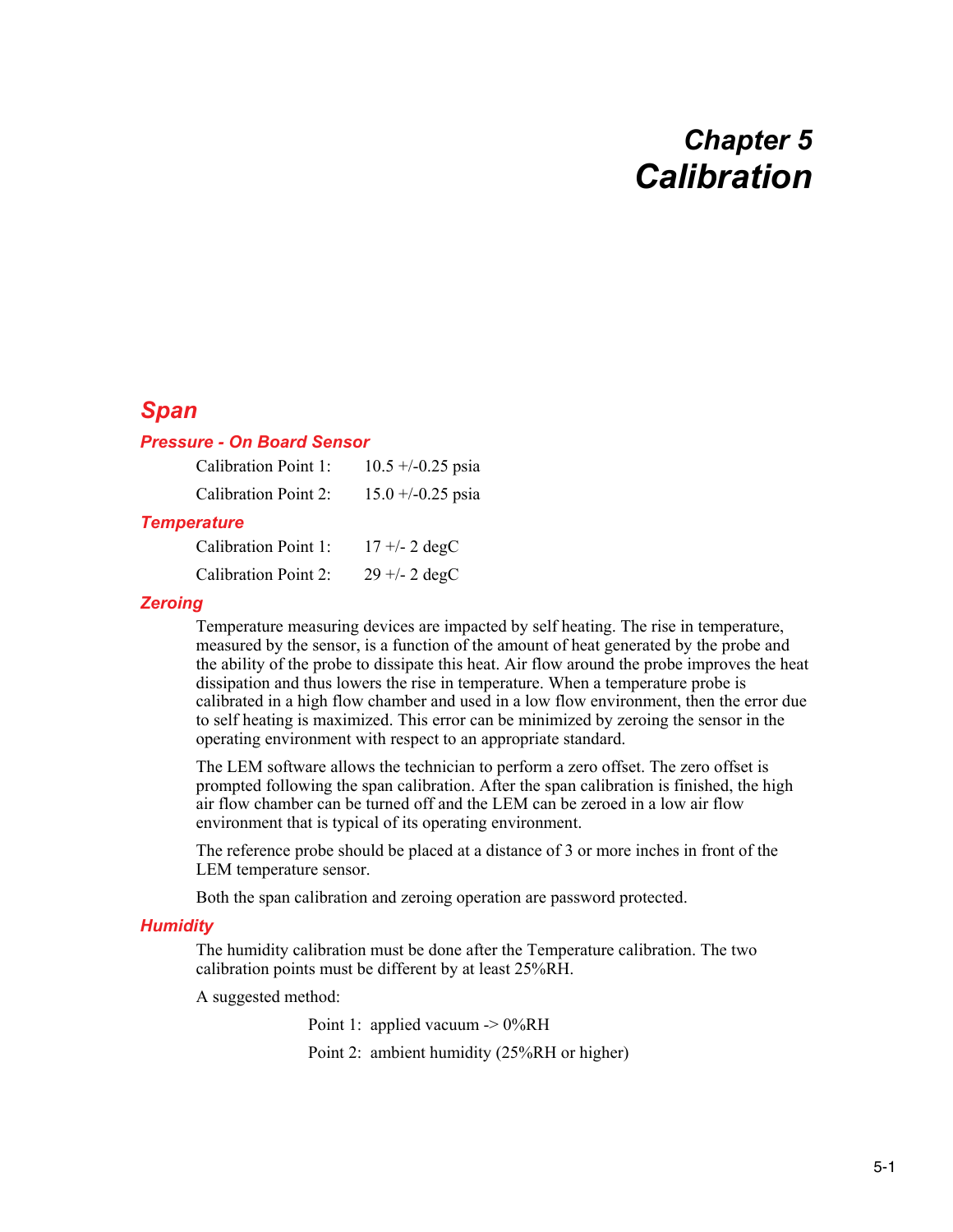### <span id="page-29-0"></span>*Calibration Data*

View Coefficients EDX BRB LEM1 | LEM2 | LEM3 | LEM4 | LEM5 | LEM6 | LEM7 | LEM8 Address  $\boxed{33}$ Serial 125  $_{\rm C0}$  $C1$ Last Cal Date Last Edit Date Temperature  $-5570$ 19456 04/19/2002 13:36 04/22/2002 10:24 Humidity  $-2581$  $16129$ 10/16/2001 07:00 10/16/2001 07:00 Local Press  $\sqrt{1055}$  $\sqrt{11111}$ 10/16/2001 07:00 10/16/2001 07:00  $\sqrt{2}$   $\sqrt{2}$   $\sqrt{2}$  $\frac{1}{2}$  Help

In order to view the calibration coefficients, select Calibrate | View Coefficients.

**Figure 5-1. View Coefficients** 

gky15.bmp

The menu bar selections allow the coefficients to be read and written to disk and read and written to the LEM, assuming that the proper password is known.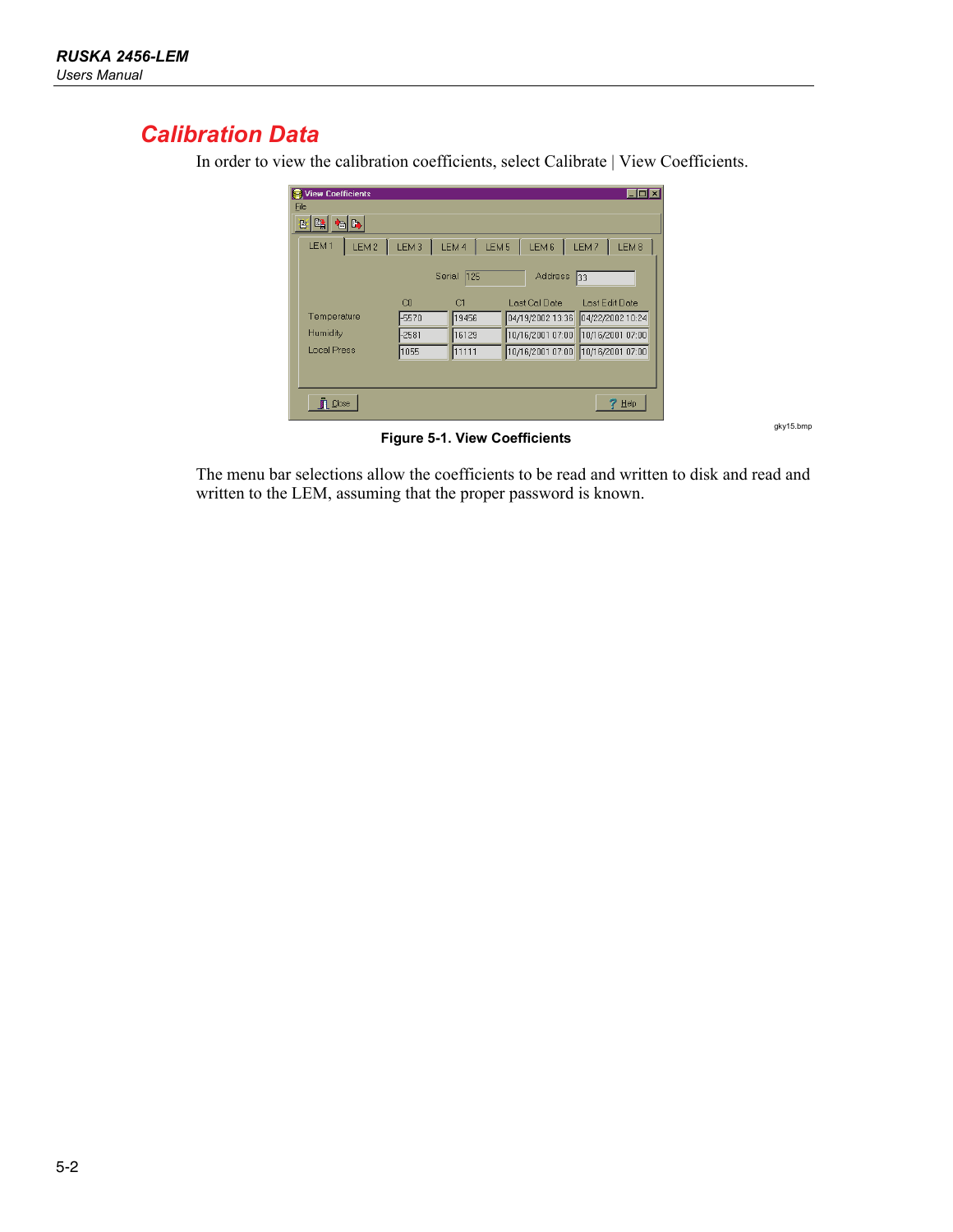## *Chapter 6 Connector Definition*

### <span id="page-30-0"></span>*Power Plug*

The power plug is a barrel type receptacle:

 $ID = 2.5$  mm,  $OD = 5.5$  mm, Depth = 10.0 mm, Inside - Positive

### *DB9 Connectors*

| Pin #s DB9 | DB9 male<br><b>RS 485</b> | DB9 male<br><b>RS 232</b> | <b>DB9</b> female<br>(RS 232) |
|------------|---------------------------|---------------------------|-------------------------------|
| $1*$       | +PWR IN                   | +PWR IN                   | <b>NC</b>                     |
| $2**$      | A                         | ТX                        | <b>RX</b>                     |
| $3**$      | A                         | <b>RX</b>                 | <b>TX</b>                     |
| 4          | <b>GND-PWR</b>            | <b>GND-PWR</b>            | <b>GND</b>                    |
| 5          | <b>GND-SIG</b>            | <b>GND-SIG</b>            | <b>GND</b>                    |
| 6          | NC.                       | <b>NC</b>                 | <b>NC</b>                     |
| 7          | NC.                       | <b>NC</b>                 | <b>NC</b>                     |
| $8**$      | B                         | <b>RX</b>                 | <b>NC</b>                     |
| 9          | <b>GND-PWR</b>            | <b>GND-PWR</b>            | <b>GND</b>                    |

### **Table 6-1. DB9 Pinout**

 \* Supply pin (PIN 1 DB9 female) is fused with re-settable fuses. Maximum operating current is 50 mA.

\*\* Pin 3 of the primary connector (DB9 male) is switched between Pins 2 and 8. This allows compliance with RUSKA ER-3097 : "DB9-232/485-Pin Out Standard".

### *Pressure Port*

The pressure port is a friction fit - press on tube connection.

Motorola® package definition CASE 482A-01

Use RUSKA tubing, part # 86-1011 - 3mm ID tubing or equivalent.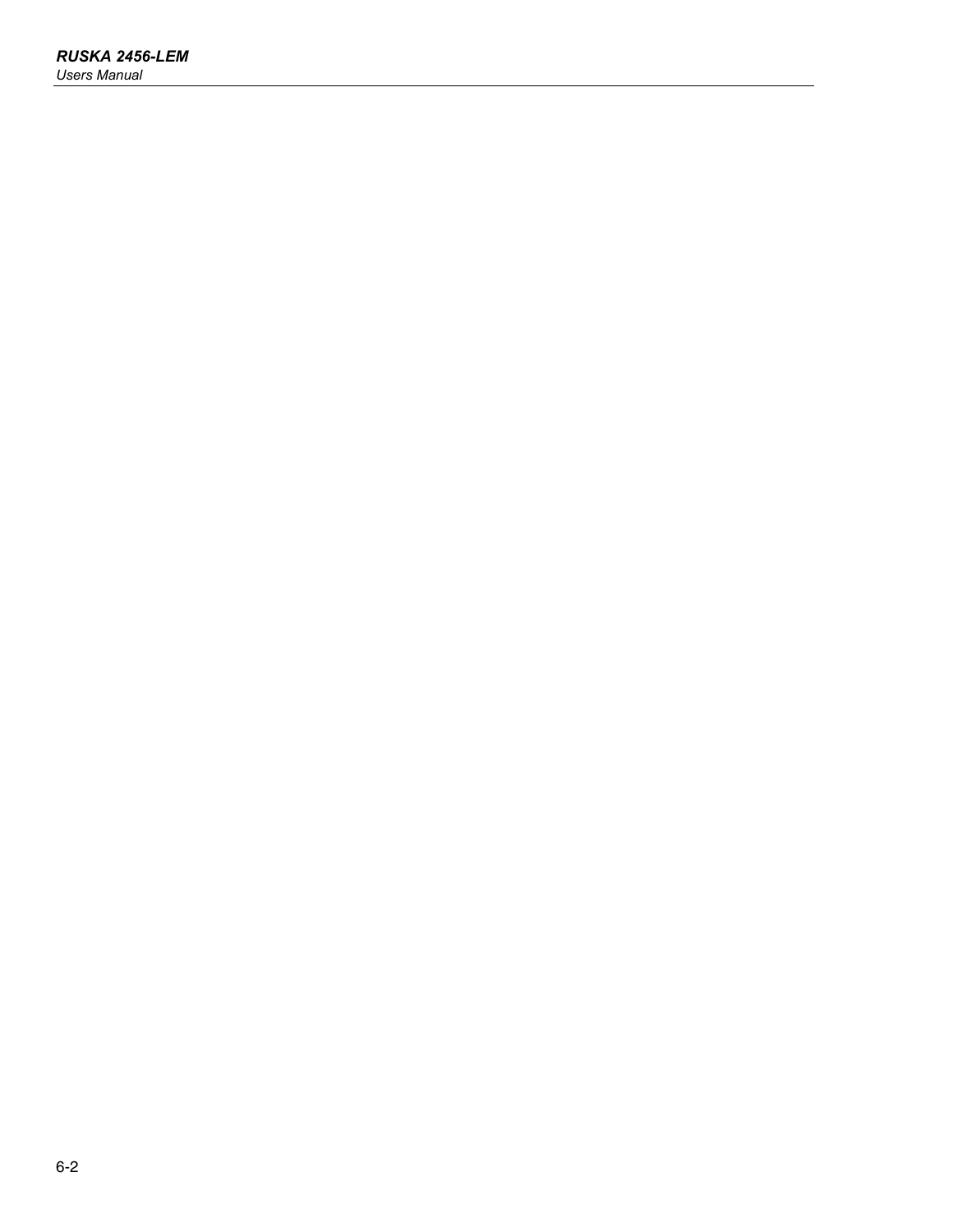## *Chapter 7 Air Density Calculation*

### <span id="page-32-0"></span>*LEM Internal Calculation vs. RUSKA PC Software Calculation*

The Air Density calculation available directly from the LEM is a best fit curve approximation as described below in Chapter 7, Air Density Available Directly from LEM.

The Air Density output available from RUSKA PC Software (WinPrompt, LEM PC, etc.) uses the definition available per National Bureau of Standards, NBS Special Publication 700-1, Industrial Measurement Series (November 1984).

### *Air Density Available Directly from LEM*

Air density is available directly from LEM (without LEMCAL or WinPrompt Software).

- T = Temperature (16-bit integer, scaled  $\degree$ C\*100)
- H = True RH (16-bit integer, scaled  $\%$ \*100)
- $P =$  Pressure (16-bit integer, scaled kPa $*100$ )
- D = Density (16-bit integer,  $g/m<sup>3</sup>$ )

$$
D = \left(P^*4916 - \left(\frac{T^*2096}{2^{16}} - 20\right)^*H\right) * \frac{46460}{2^{16}}
$$
  

$$
T + 273.15
$$

*Note Formula is valid for temperatures 18-28 <sup>o</sup> C.*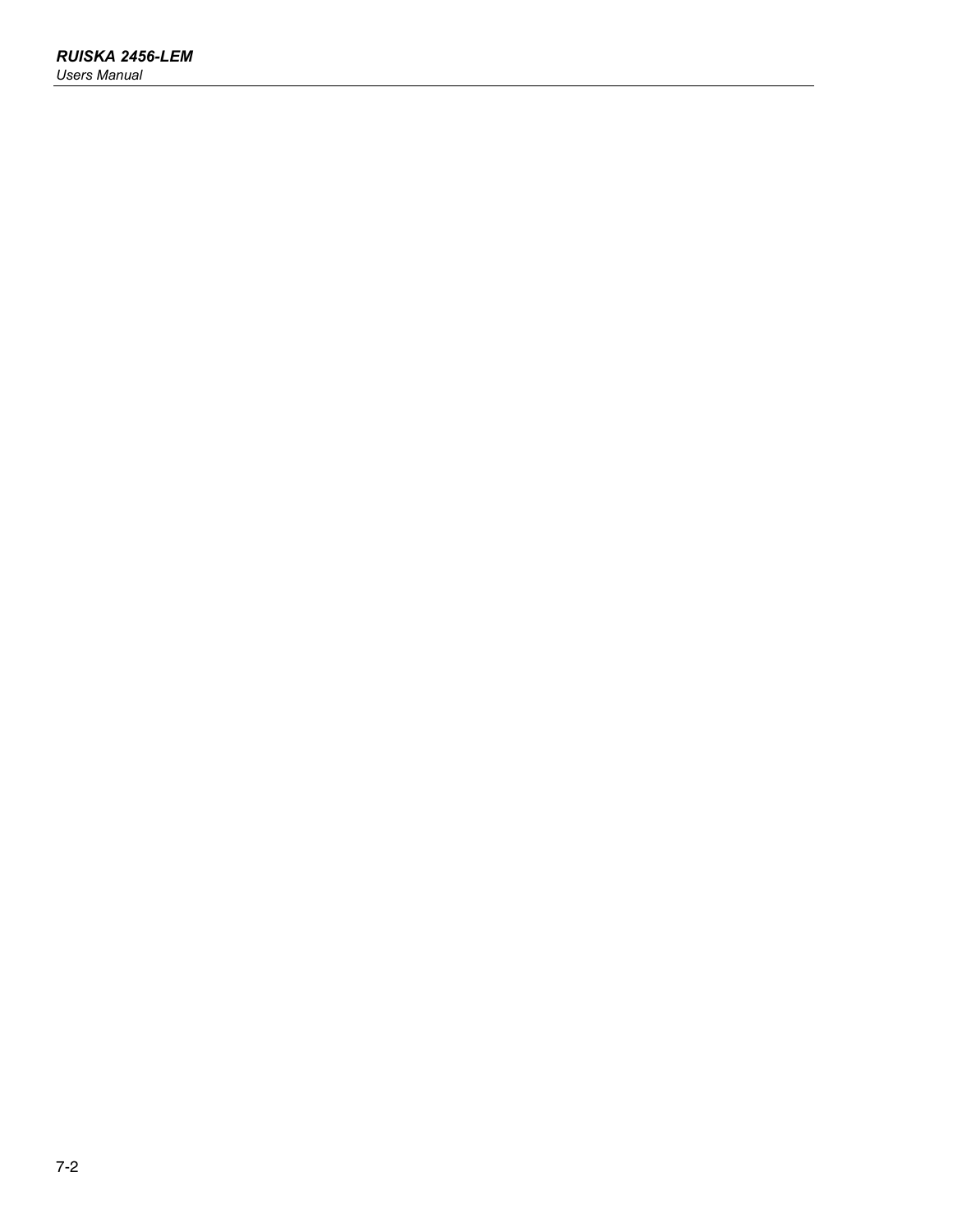## *Chapter 8 Specifications*

690-1070 mbar (20.4 - 31.6 inHg)

### <span id="page-34-0"></span>*Sensors*

Operating Range:

| Temperature: | 18-28 °C |  |
|--------------|----------|--|
| Pressure:    | 690-1070 |  |
|              |          |  |

Humidity: 5-95% RH

Performance:

Precision

| Temperature:       | $+/-0.1$ °C                         |
|--------------------|-------------------------------------|
| Pressure:          | $+/-1.4$ mbar $(+/-0.04$ inHg)      |
| Humidity:          | $+/-3\%$ RH                         |
| Total Uncertainty: |                                     |
| Temperature:       | $+/-0.5$ °C/year                    |
| Pressure:          | $+/-2.7$ mbar $(+/-0.08$ inHg)/year |
| Humidity:          | $+/-10\%$ RH/year                   |

Notes:

- (1) Precision is defined as the combined effects of linearity, repeatability and hysteresis.
- (2) Expression of accuracy (uncertainty) conforms with the recommendation of the ISO Guide to the Expression of Uncertainty in Measurement and includes RSS of precision, stability, temperature effects, and the calibration standard to 2 sigma (95%). The expanded uncertainty in the standards utilized by RUSKA to calibrate the LEM is typically 0.1  $\degree$ C, 2.4% RH, 1.4e-3 kPa.

Storage Environment:

-20 - 70 °C; 0 - 95% relative humidity, non-condensing

Electrical Power:

10 - 30 Volt DC input; 250mA max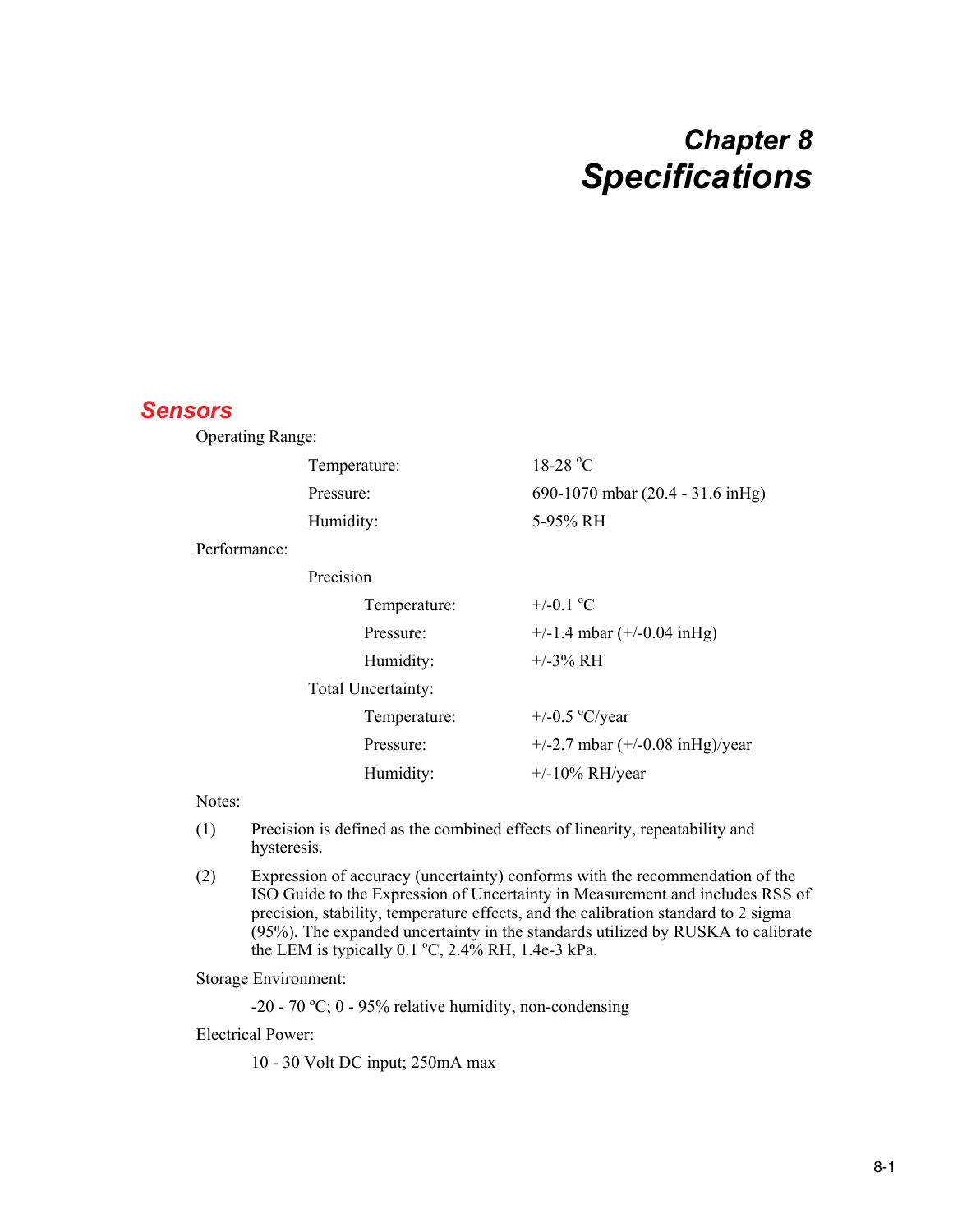Data Update Rate:

 New Data available at 1 second intervals. Includes Temperature, Humidity, Pressure, Air Density.

Available Units:

| from Module :      | °C x100, °/sRH x100, kPa x100, $g/m3$                       |
|--------------------|-------------------------------------------------------------|
| from $*$ dll:      | °C, %RH, kPa, $g/m3$                                        |
| from PC Software : | $^{\circ}C.$ $^{\circ}F$ :                                  |
|                    | %RH;                                                        |
|                    | mmHg, cmHg, inHg, kPa, hPa, mbar, psi, kg/cm <sup>2</sup> ; |
|                    | $g/cm3$ , kg/m <sup>3</sup> , lb/in <sup>3</sup>            |

Warm Up:

Typically 30 minutes.

Placement:

The proper orientations for the LEM are

1. Set flat on the table, sitting upon the rubber feet

2. Hanging on the wall with the temperature sensor pointing down.

Calibration Period:

1 year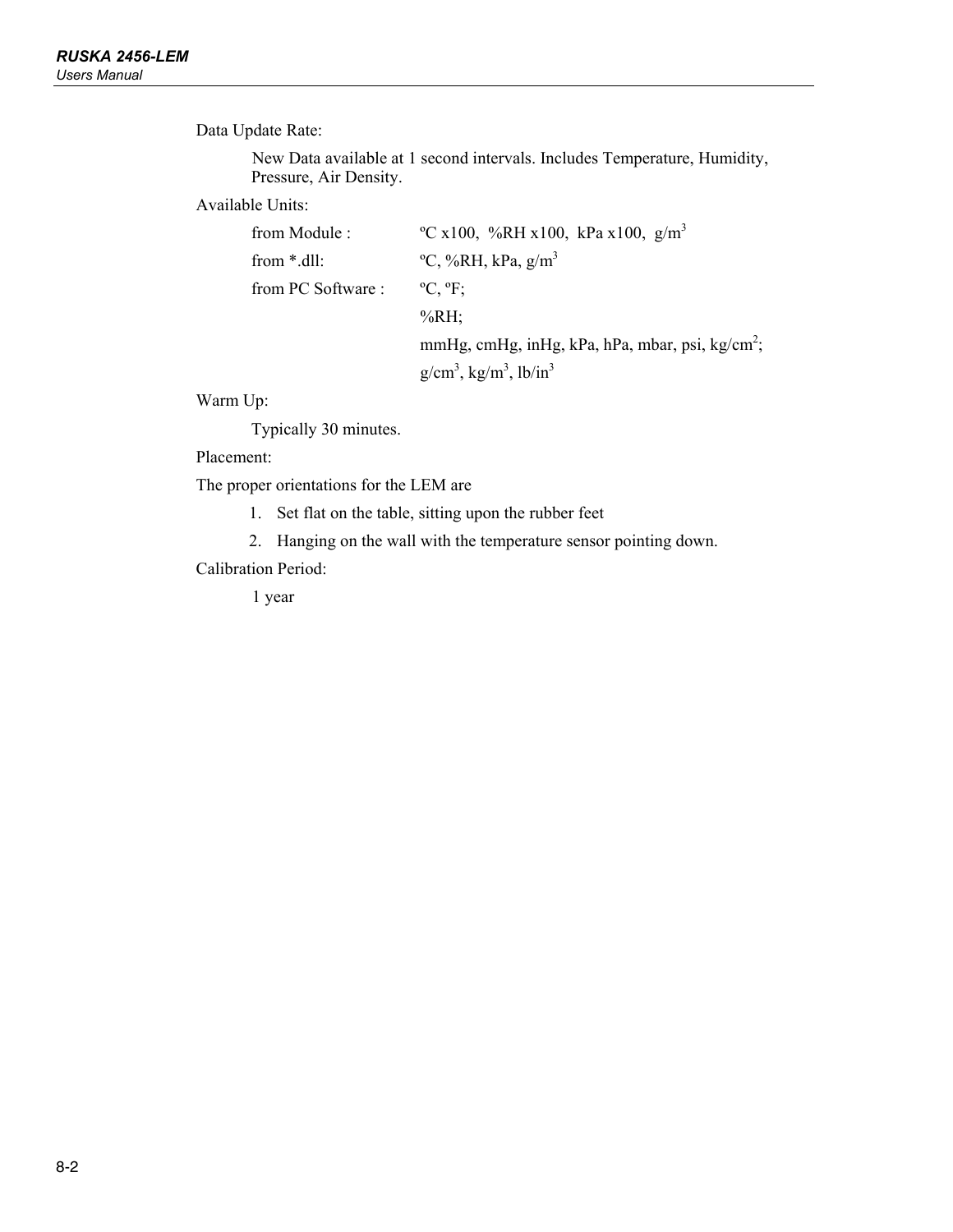## *Chapter 9 Remote Commands*

### <span id="page-36-0"></span>*Remote Commands*

There are two general standards supported.

The Binary protocol requires fewer bytes, therefore requiring less time to transmit each message.

The Compatibility protocol requires more bytes per message, but allows the module to co-exist on the same RS485 bus with other DruckBus compatible components.

### *DruckBus Binary Standard*

#### **Command**:

&<Addr><Size><Cmd>[<Parm1>[<Parm2>...]]<Chk>

#### **Reply**:

%<Addr><Size><Cmd><Parm1>[<Parm2>...]<Chk>

#### **Example: (hexadecimal bytes)**

 26 01 01 56 70 25 01 05 76 02 03 04 CB 99

### *DruckBus Compatibility Standard*

#### **Command**:

\$<Addr><Size><Cmd>[<Parm1>[<Parm2>...]]<Chk>CR

#### **Reply**:

!<Addr><Size><Cmd><Parm1>[<Parm2>...]<Chk>CR

#### **Example**:

 \$01015670cr !010576020304CB99cr

#### *Terminology:*

| $\leq$ Addr> | Ascii         | 2 characters specifying the address (00 to 99, 00=Global).<br>Replies always specify the address of the unit, never 00.                                                                                |
|--------------|---------------|--------------------------------------------------------------------------------------------------------------------------------------------------------------------------------------------------------|
|              | <b>Binary</b> | 1 byte specifying the destination address of the command<br>or the source address of the reply $(00 \text{ to FF}, 00 = \text{Global})$ .<br>Replies always specify the address of the unit, never 00. |
| $<$ Size $>$ | Binary        | Number of bytes after the size byte not including the<br><chk></chk>                                                                                                                                   |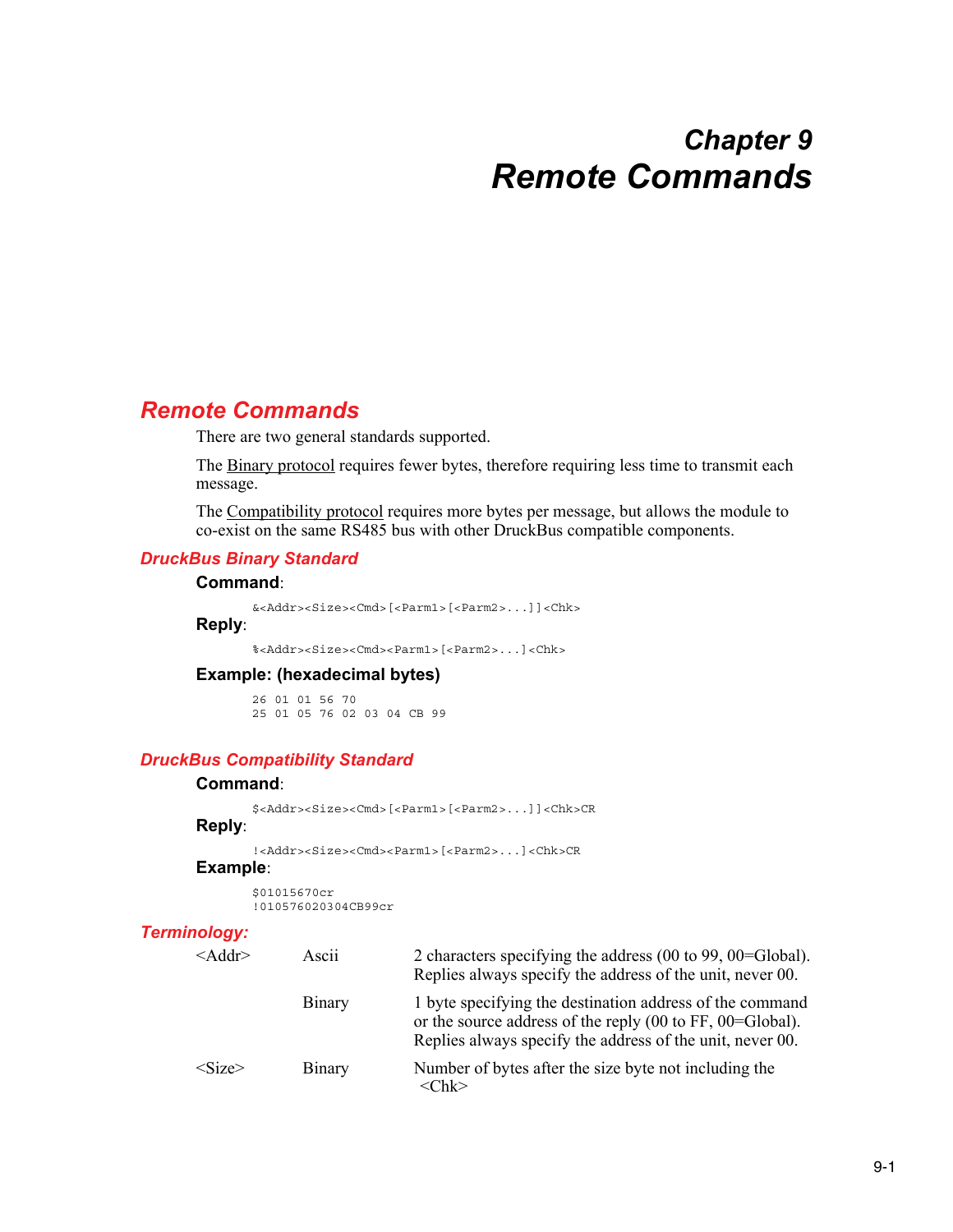<span id="page-37-0"></span>

| $<$ Cmd $>$           | Ascii         | 2 Ascii characters specifying command.                                         |
|-----------------------|---------------|--------------------------------------------------------------------------------|
|                       | <b>Binary</b> | 1 Ascii byte specifying command (Uppercase on<br>command, lowercase on reply). |
| $\epsilon$ Parm x $>$ | Ascii         | Variable-length Ascii formatted parameters.                                    |
|                       | <b>Binary</b> | Fixed-length binary parameter.                                                 |
| $<$ Chk $>$           | <b>Binary</b> | 1 binary byte LRC (exclusive-or of all bytes including start)                  |
| CR.                   | Ascii         | Carriage Return required                                                       |
|                       | Compatibility | Carriage Return required                                                       |
| $<$ start $>$         | <b>Start</b>  | Binary mode                                                                    |
|                       |               | Command = ' $\&$ '; Reply = '%'                                                |
|                       |               | Compatibility mode                                                             |
|                       |               |                                                                                |

Command =  $\mathcal{S}'$  ; Reply =  $\mathcal{V}'$ 

#### *Timing*

Slaves must wait at least 1 character time before replying (for RS-485 line turnaround) and must reply within 50 ms.

#### *Global Command Responses*

Units respond to Zero, the global address, the same as their assigned address. This means that global addressing can be used when only 1 unit is on the bus.

#### *DruckBus Binary Mode Commands*

(Commands may be translated to Compatibility Mode for transmission)

#### *@ - Set Address*

Command: <start><addr><Size>@<NewAddr><Model><Value><Chk> Reply: None.

Command <Size>: 8

 $\leq$ NewAddr> is an 8-bit unsigned number.  $\leq$ Model> is a 2-byte integer containing the model number, least significant byte first. <Value> is a 4-byte integer specifying a pressure in kPa \* 100 or a serial number, least significant byte first. Normally, this command is sent using the global address. This command sets the address of the unit to the specified address with the following conditions:

- 1. If the model number and value are both zero, all units receiving this command will set their address.
- 2. If the model number in the command is not zero and the model number of the unit matches the specified model, the address is set.
- 3. If the model number matches and if the pressure specified in the command is not zero and the full scale pressure of the unit is greater than, or equal to, the specified pressure and the current address of the unit is 254 or 255, the address is set.
- 4. If the model number is zero, and a non-zero value is specified, and the value matches the serial number of the unit, the address is set.

These conditions allow for the addresses of each different model to be set individually and the units of the same model to be set by pressure range. If two units have the same model and pressure range the address can still be set by serial number.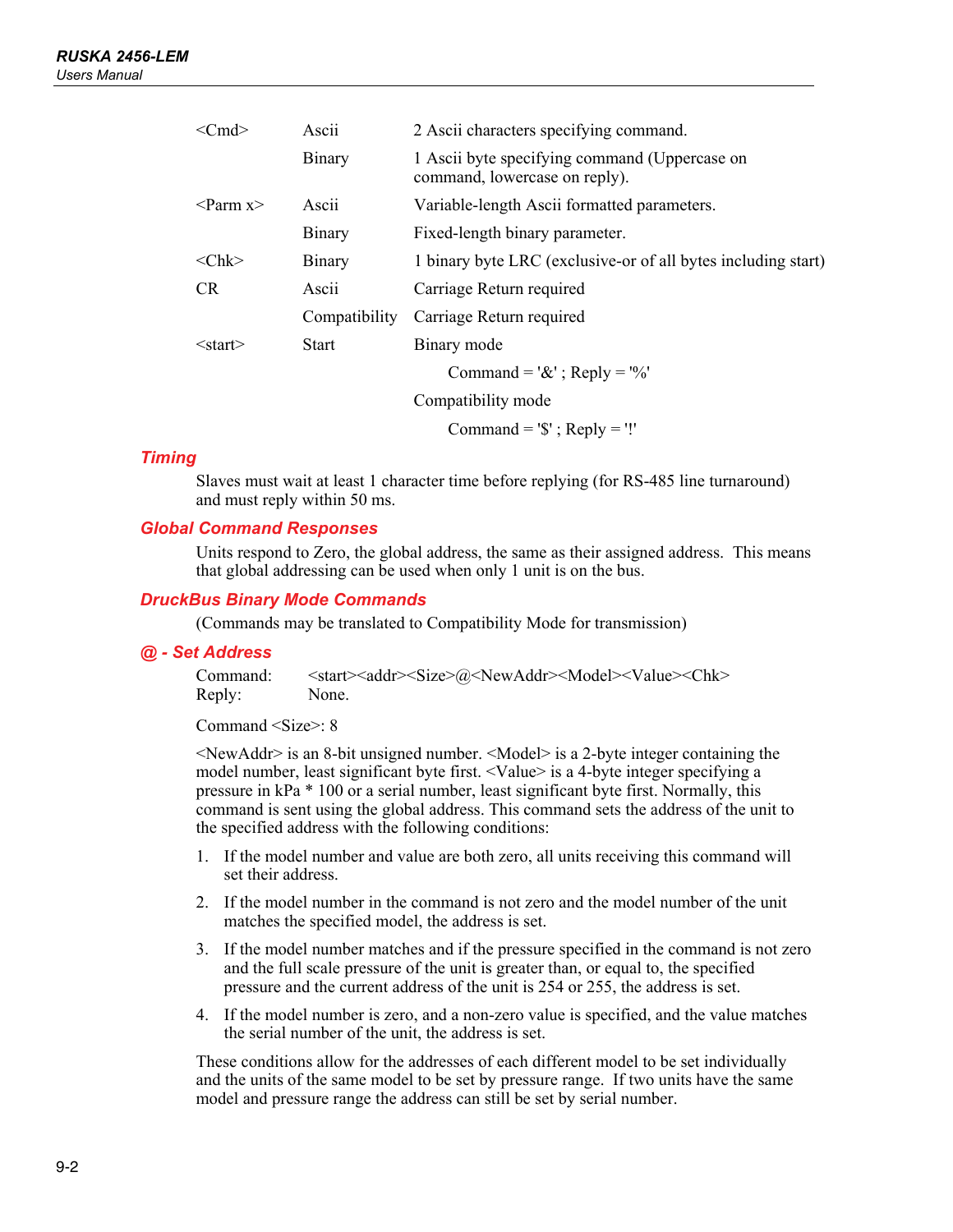### <span id="page-38-0"></span>*A – Read ADC Counts*

```
Command: <start><addr><size>A<chk>
Reply: \langle \text{start}\rangle \langle \text{addr}\rangle \langle \text{Size}\ranglea\langle \text{status}\rangle \langle \text{temp}\rangle \langle \text{rhs}\rangle \langle \text{pressure}\rangle \langle \text{chk}\rangleCommand <Size>: 1 
Reply <Size>: 10 
<status> is three unsigned 8-bit values.
```
Status1:

Bit 0: ADC channel 0 Extended Input Range Indicator (EXR0) 0:  $0 < V_{in} \leq V_{ref}$ 1:  $V_{in}$  >  $V_{ref}$  or  $V_{in}$  < 0 Bit 1: ADC channel 0 Sign Indicator (SIG0) 0:  $V_{in}$  < 0 1:  $V_{in} > 0$ Bit 2: ADC channel 1 Extended Input Range Indicator (EXR1) Bit 3: ADC channel 1 Sign Indicator (SIG1) Bit 4: ADC channel 2 Extended Input Range Indicator (EXR2) Bit 5: ADC channel 2 Sign Indicator (SIG2) Bit 6: ADC channel 3 Extended Input Range Indicator (EXR3) Bit 7: ADC channel 3 Sign Indicator (SIG3)

Status2:

Bit 0:  $1 =$  Calibration in Progress

Bit 1:  $1 =$  Zero in Progress

Bit 2:  $1 =$  Remote Port Selected (v1.4)

Bit 3-7: Reserved

Status3:

- Bit  $0: 1 = \text{Command Error}$
- Bit 1: 1 = EEPROM Write Error
- Bit 2:  $1 = EEPROM Read Error$
- Bit  $3: 1$  = Power-on Reset
- Bit 4:  $1 = RS232$  Receive Error
- Bit 5:  $1 =$  Calibration Error
- Bit 6: Reserved
- Bit 7:  $1 = Long$  (multiple) EEPROM accesses

<temp> is a 16-bit unsigned value  $\langle$ -ch $>$  is a 16-bit unsigned value <pressure> is a 16-bit unsigned value

### *C – Configure Instrument*

Command: <start><addr><start>cize>C<cfgByte><chk> Reply:  $\langle \text{start}\rangle \langle \text{addr}\rangle \langle \text{Size}\rangle \langle \text{c} \langle \text{fgByte}\rangle \langle \text{chk}\rangle$ 

Command <Size>: 2 Reply <Size>: 2 Defines which pressure source to use.  $\leq$ cfgByte $>$  is an 8-bit unsigned value.  $<$ cfgByte $>$ 

- $= 0$  No pressure source selected<br> $= 1$  Local pressure
- Local pressure
- $= 2$  Auxiliary pressure<br> $= 3$  Remote pressure
- $= 3$  Remote pressure<br> $= 254$  Load LEM Mem
- Load LEM Memory from EEPROM
- = 255 Poll for currently selected pressure source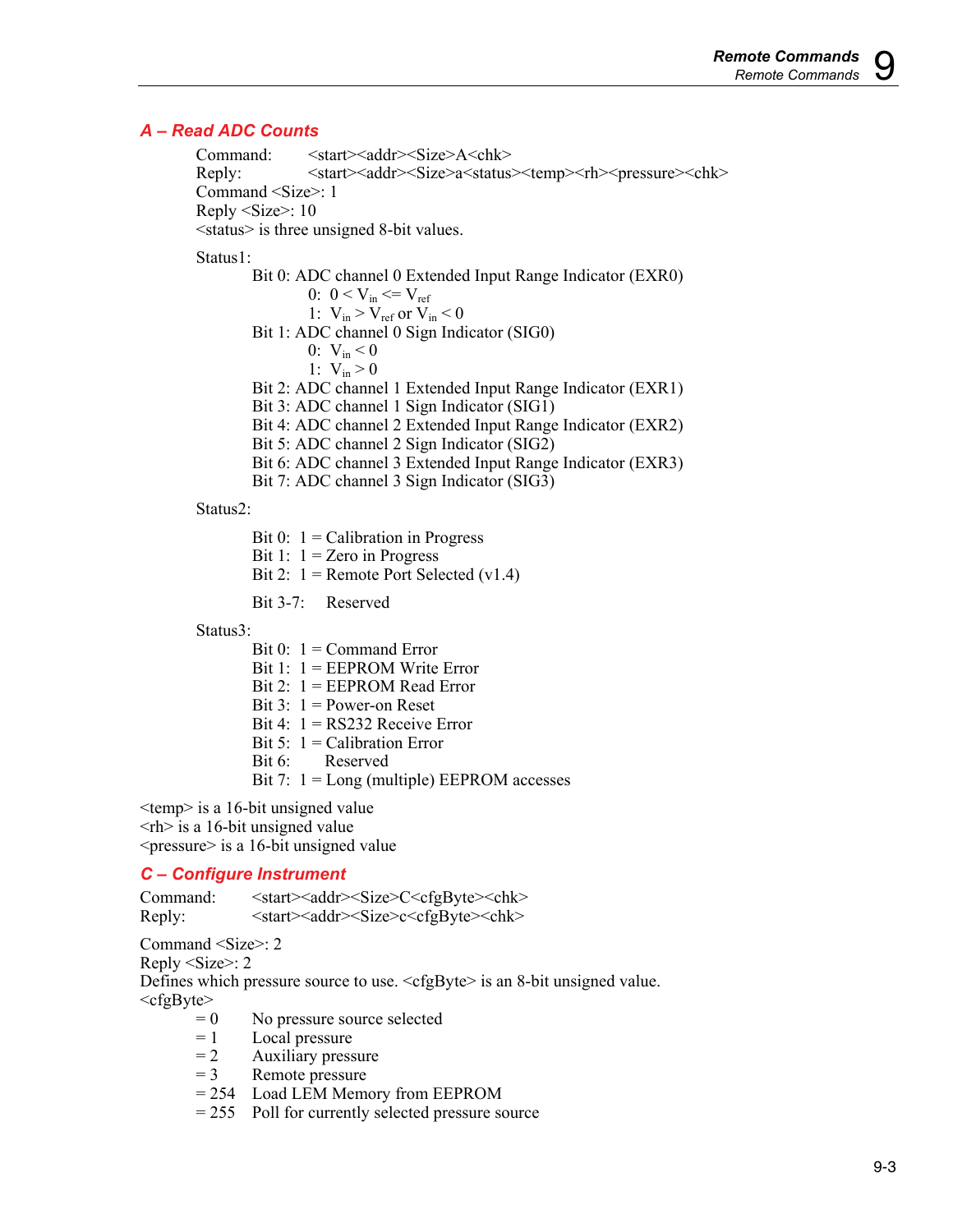### <span id="page-39-0"></span>*D – Read Air Density*

Command: <start><addr><start>b<addr><start> Reply:  $\langle \text{start}\rangle \langle \text{addr}\rangle \langle \text{Size}\rangle d\langle \text{status}\rangle \langle \text{density}\rangle \langle \text{chk}\rangle$ Command <Size>: 1 Reply <Size>: 6  $\leq$ status $\geq$  is three unsigned 8-bit values. (See Command A) Returned data is a 16-bit unsigned value, least significant byte first.

### *E – Read EEPROM*

Command: <start><addr>>dr>>Size>E<addr1>><chk> Reply: <start><addr><Size>e<data><chk>

Command <Size>: 3 Reply <Size>: 9 <addr1> is 16-bit address, least significant byte first.<data> is 8 bytes read from EEPROM. To read the eeprom, set the high byte of  $\leq$ addr $>$  to 00H To read low memory, set the high byte of  $\leq$ addr $>$  to F0H To read extended memory, set the high byte of  $\leq$ addr $\geq$  to F1H. Address should be an 8-byte boundary.

### *K - Calibrate*

Command: <start><addr>>ddr><Size>K<channel><point><value><chk> Reply: <start><addr><status><counts><chk>

Command <Size>: 5

Reply <Size>: 6  $\le$ channel $\ge$  and  $\le$ point $\ge$  are 8-bit values. <channel> selects channel to be calibrated. P for pressure, H for humidity, T for temperature.  $\le$ point $\ge$  is 1 for first point, 2 for second point.  $\langle$ value> is a 16-bit signed integer using scaled (\*100) units matching select channel.  $\leq$ status $\geq$  is three unsigned 8-bit values. (See Command A) <counts> is an unsigned 16-bit value.

### *P – Set Initialization and Remote Pressure Strings*

Command: <start><addr>>ddr>>Size>P<seq><strlen><strseq><chk> Reply:  $\langle \text{start}\rangle \langle \text{addr}\rangle \langle \text{Size}\rangle p \langle \text{status}\rangle \langle \text{chk}\rangle$ 

Command <Size>: 11 Reply <Size>: 4 <seq> identifies which 8 byte substring is being transmitted. Acceptable Values for the Remote String are 0, 1, 2. Acceptable Values for the Initialization String: 3, 4, 5.

 $\le$ strlen $>$  is the actual length of the command string, in bytes, that will be transmitted from the LEM to the remote pressure sensor over the software serial port. Acceptable values: 1-24.

<strseq> is an 8 byte section of the string to be transmitted. The string to be transmitted must be 24 characters long, using a pad character to fill out the string. The first eight bytes are transmitted with  $\leq$ seq $\geq$  set to 0 for the Remote Pressure string and 3 for the Initialization string, the middle eight bytes are transmitted with <seq> set to 1 for the Remote Pressure string and 4 for the Initialization string, and the last eight bytes are transmitted with  $\langle$ seq $\rangle$  set to 2 for the Remote Pressure string and 5 for the Initialization string. All three  $\langle$ seq $\rangle$  substrings for each string must be transmitted in sequential order. Either string may be updated without updating the other.

 $\leq$ status $\geq$  is three unsigned 8-bit values. (See Command A)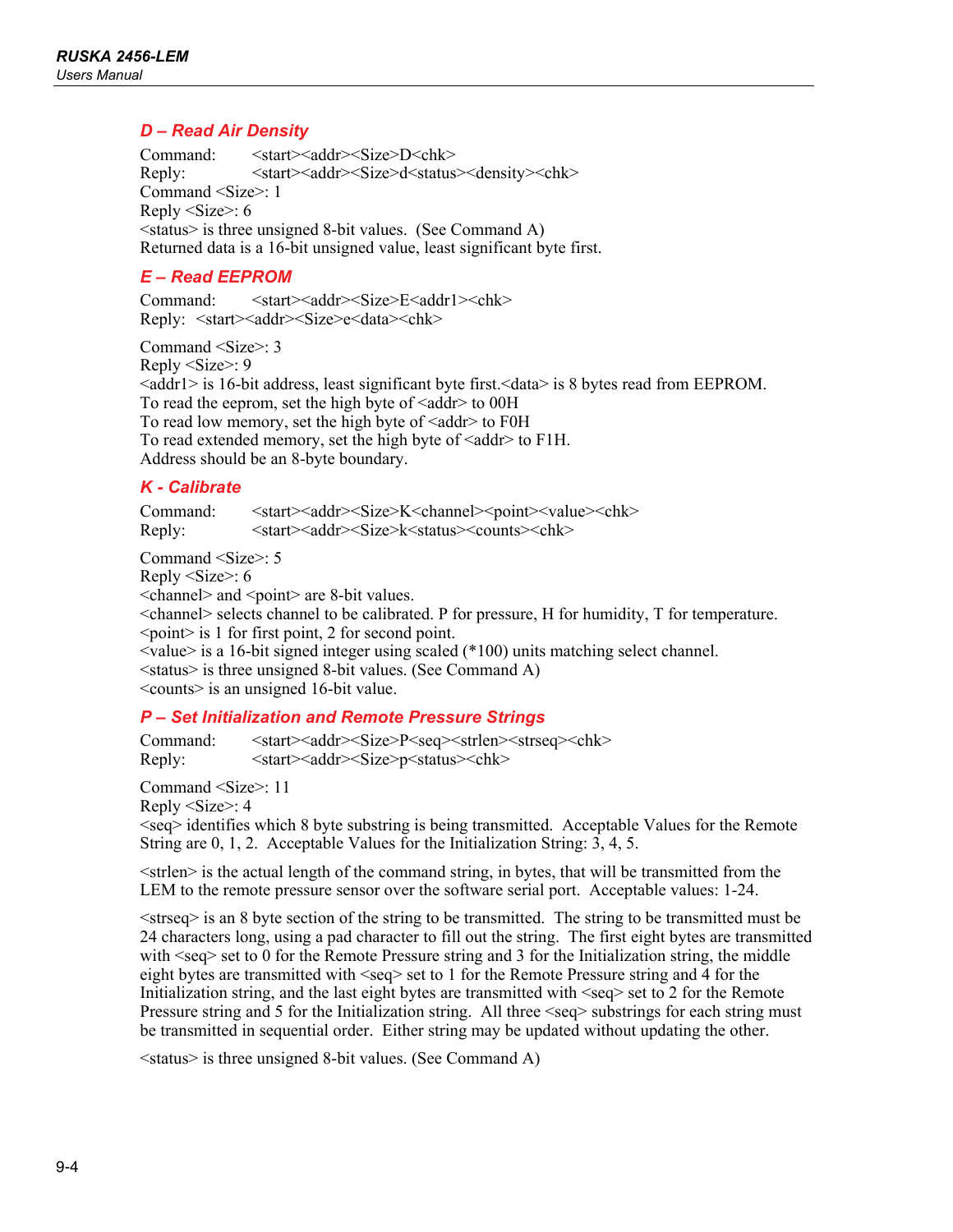### <span id="page-40-0"></span>*R - Read ADC Reference Values*

Command: <start><addr><sart><sart></a></a> Reply:  $\langle \text{start}\rangle \langle \text{addr}\rangle \langle \text{Size}\rangle r \langle \text{temp}\rangle \langle \text{rh}\rangle \langle \text{press}\rangle \langle \text{chk}\rangle$ Command <Size>: 1 Reply <Size>: 7 All values are 16-bit signed integers using scaled (\*100) units. <temp> is degrees C  $\langle$ rh $>$  is %  $<$ press $>$  is kPa.

### *S - Read Remote Pressure with Displayed Precision*

Command: <start><addr><size>S<chk> Reply:  $\langle \text{start}\rangle \langle \text{addr}\rangle \langle \text{Size}\rangle$ s $\langle \text{status}\rangle \langle \text{press}\rangle \langle \text{decimals}\rangle \langle \text{chk}\rangle$ Command <Size>: 1 Reply <Size>: 9  $\le$ status $>$  is three unsigned 8-bit values. (See Command A)  $\langle$  press> is 32-bit unsigned integer using scaled (\*10^decimals) units. Units is kPa. <decimals> is 8-bit signed integer

### *V - Get Version Info*

Command: <start><addr><sdat><sdat> Reply: <start><addr>>sdr>>size>v<versionmajor><versionminor><HWVer> <SubModel><model><chk> Command <Size>: 1

Reply <Size>: 7

<versionmajor> is an unsigned 8-bit unsigned value <versionminor> is an unsigned 8-bit unsigned value <HWVer> is an unsigned 8-bit unsigned value <SubModel> is an unsigned 8-bit unsigned value <model> is a 2-byte flag used to differentiate between software with different command sets.

### *W - Write EEPROM*

Command: <start><addr>>ddr>>Size>W<addr1><data><chk> Reply:  $\langle \text{start}\rangle \langle \text{addr}\rangle \langle \text{Size}\rangle$ w $\langle \text{data}\rangle \langle \text{chk}\rangle$ 

Command <Size>: 11 Reply <Size>: 9  $\leq$ addr1 $>$  is a 16-bit address, least significant byte first. <data> is 8 bytes read from EEPROM.

To write the eeprom, set the high byte of  $\leq$  addr $>$  to 00H. To write low memory, set the high byte of  $\leq$  addr> to F0H. To write extended memory, set the high byte of  $\leq$ addr> to F1H. Address should be an 8-byte boundary.

### *Z - Zero*

Command: <start><addr>>sdr>>Z<channel><value><chk> Reply:  $\langle \text{start}\rangle \langle \text{addr}\rangle \langle \text{Size}\rangle \langle \text{status}\rangle \langle \text{counts}\rangle \langle \text{chk}\rangle$ 

Command <Size>: 4 Reply <Size>: 6 <channel> is an 8-bit value. <channel> selects channel to be calibrated. P for pressure, H for humidity, T for temperature.  $\langle$ value $\rangle$  is a 16-bit signed integer using scaled (\*100) units matching select channel.  $\leq$ status $>$  is three unsigned 8-bit values. (See Command A) <counts> is an unsigned 16-bit value.